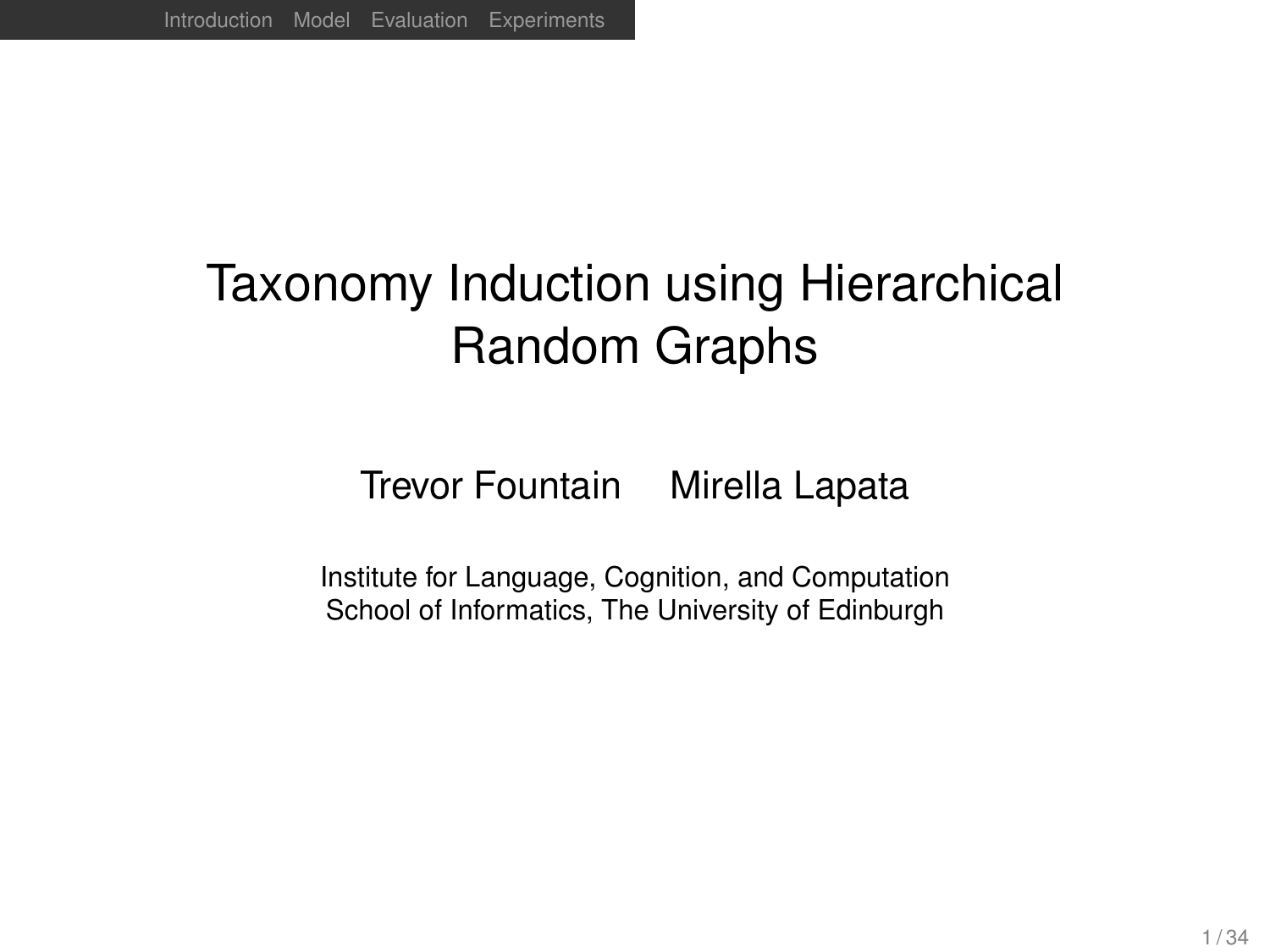The semantic knowledge encoded in lexical taxonomies like WordNet is invaluable for countless tasks:

- $\blacktriangleright$  question answering (Harabgiu et al., 2003)
- $\triangleright$  document classification (Hung et al., 2004)
- <span id="page-1-0"></span> $\triangleright$  textural entailment (Geffet and Dagan, 2005)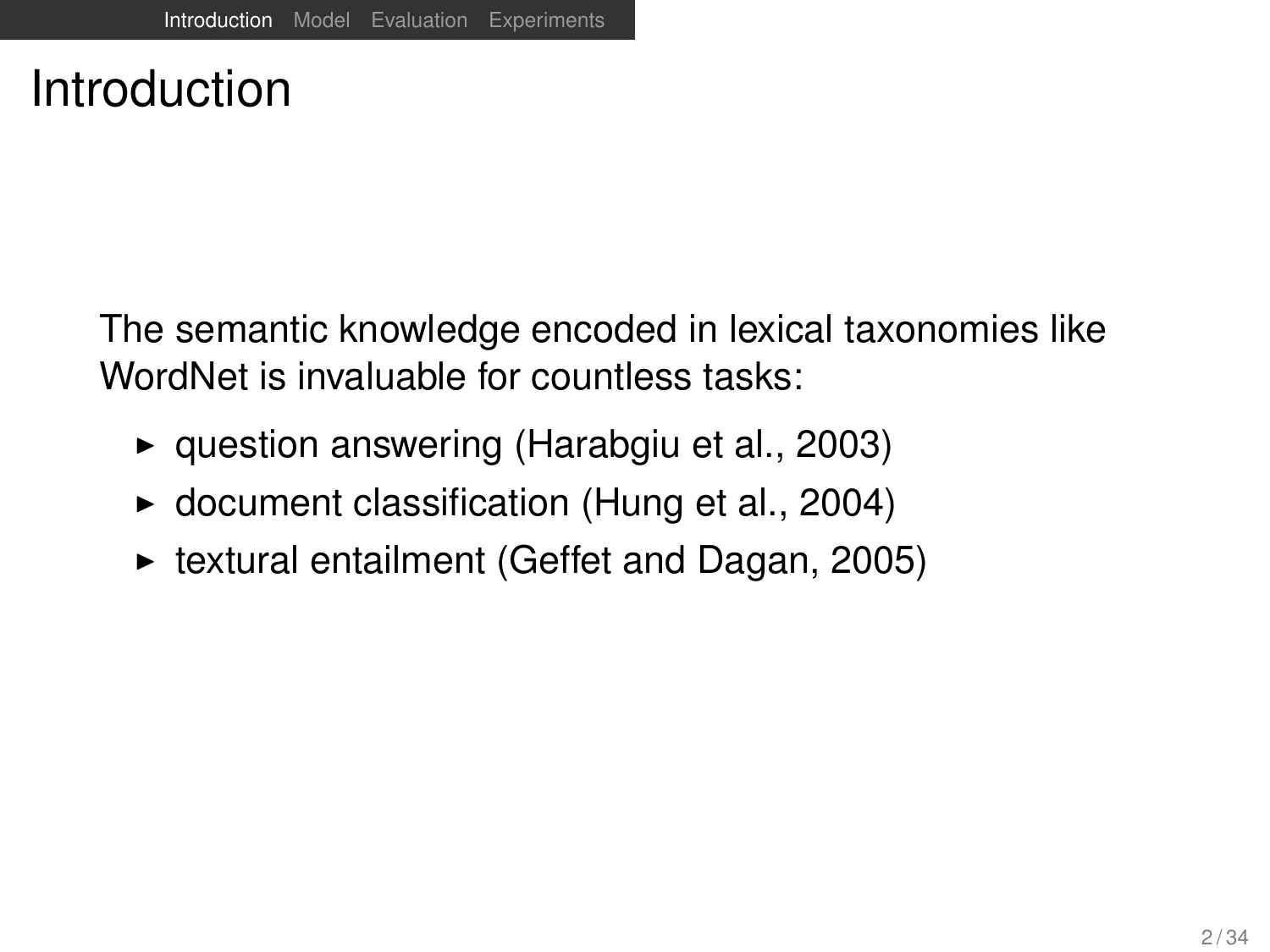The semantic knowledge encoded in lexical taxonomies like WordNet is invaluable for countless tasks:

- $\blacktriangleright$  question answering (Harabgiu et al., 2003)
- $\triangleright$  document classification (Hung et al., 2004)
- $\triangleright$  textural entailment (Geffet and Dagan, 2005)

**...but difficult and expensive to create.**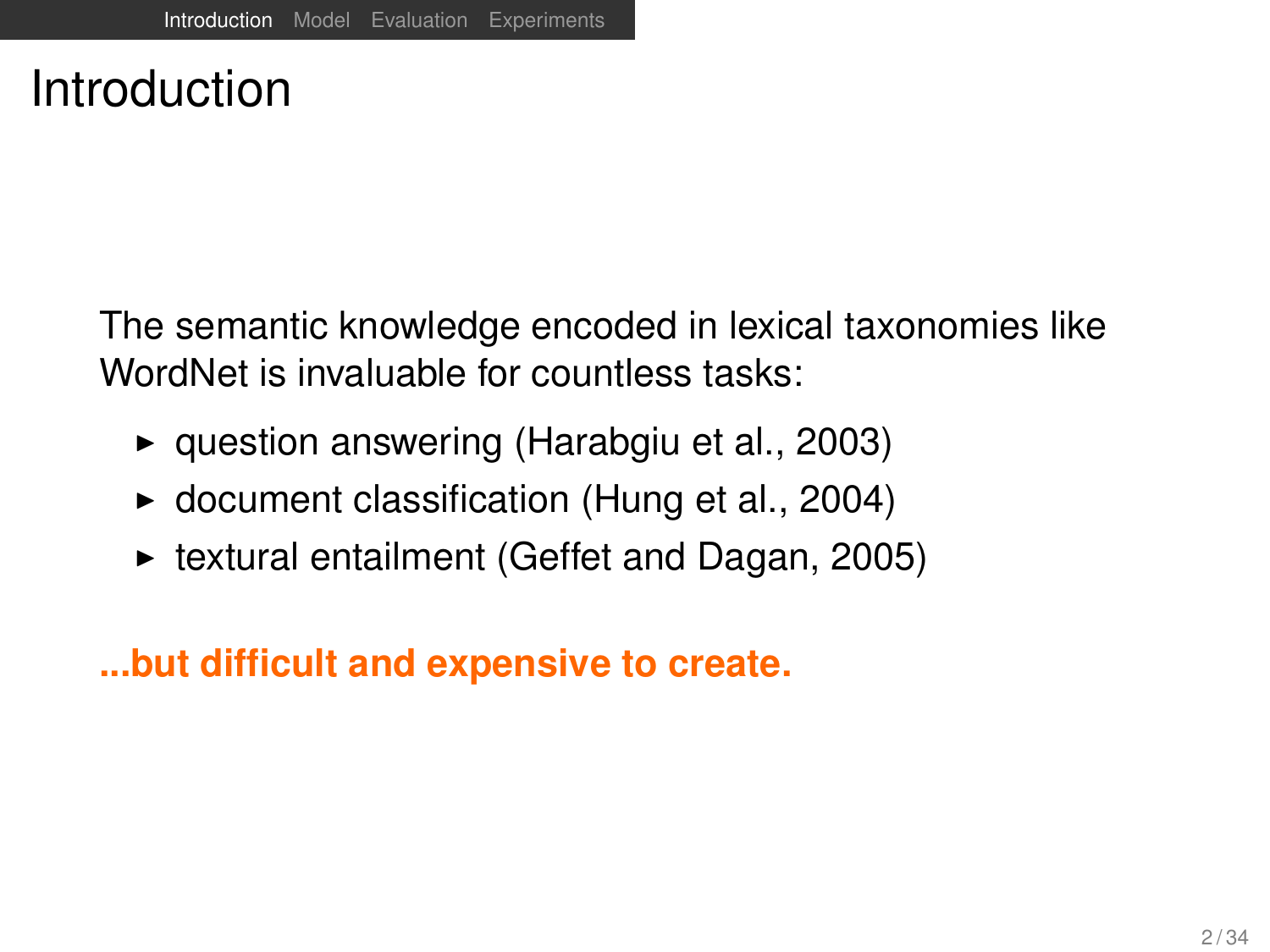Automatic taxonomy induction:

- $\triangleright$  **Term extraction** finding the concepts to be taxonomised (Kozareva eta al., 2008; Navigli et al., 2011)
- **Ferm relation discovery** learning semantic relations (e.g. IS-A between terms; Hearst, 1992; Berland and Charniak, 1999)
- **Figure 1** Taxonomy construction creating the taxonomy by organising a set of terms into an hierarchical structure (Kozareva and Hovy, 2010; Navigli et al., 2011)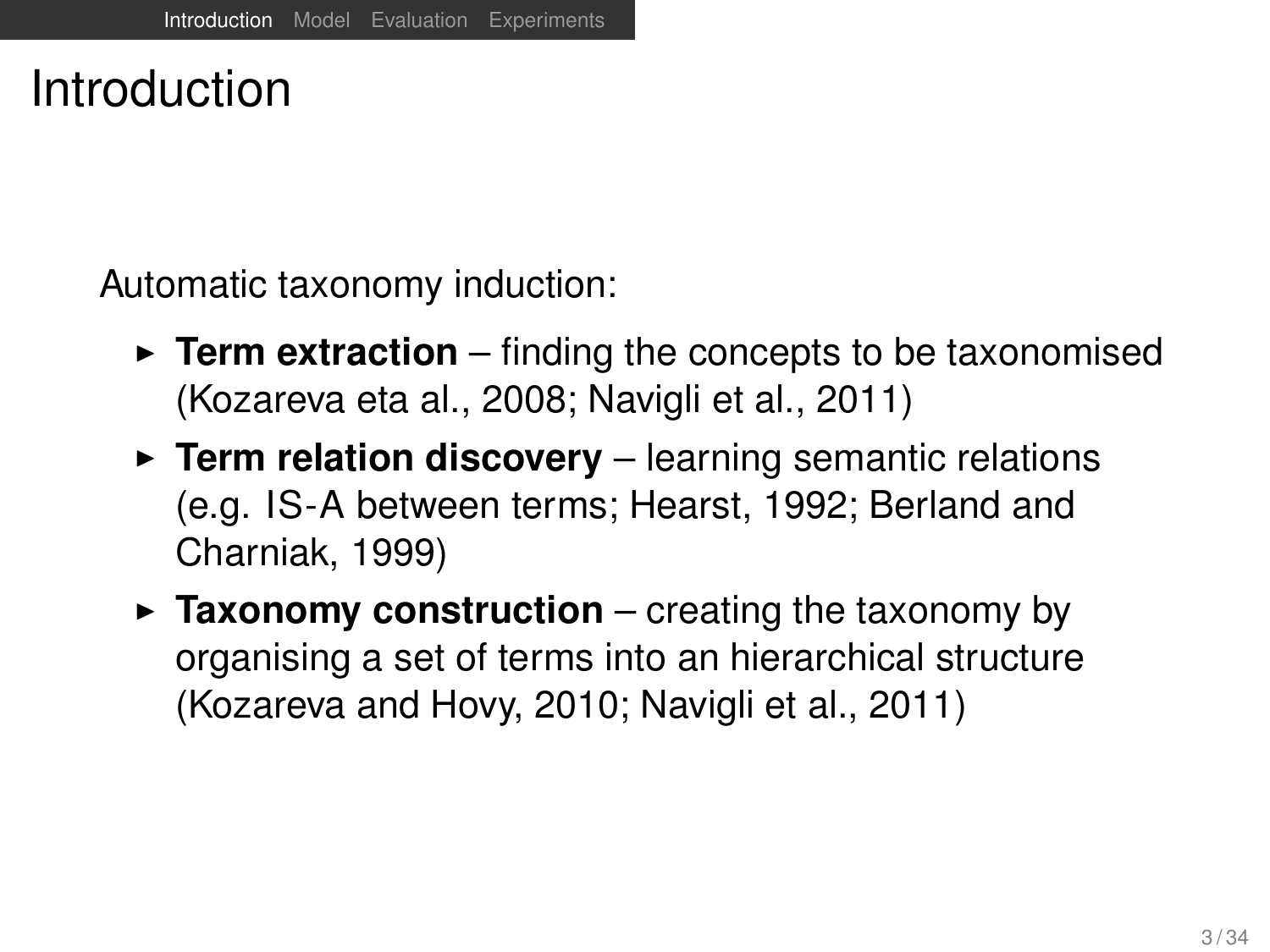Traditional taxonomy construction methods:

- $\triangleright$  are often supervised or semi-supervised.
- $\triangleright$  generally operate directly on corpora.
- $\triangleright$  often impose a pre-determined structure on output
- $\triangleright$  build a single 'correct' taxonomy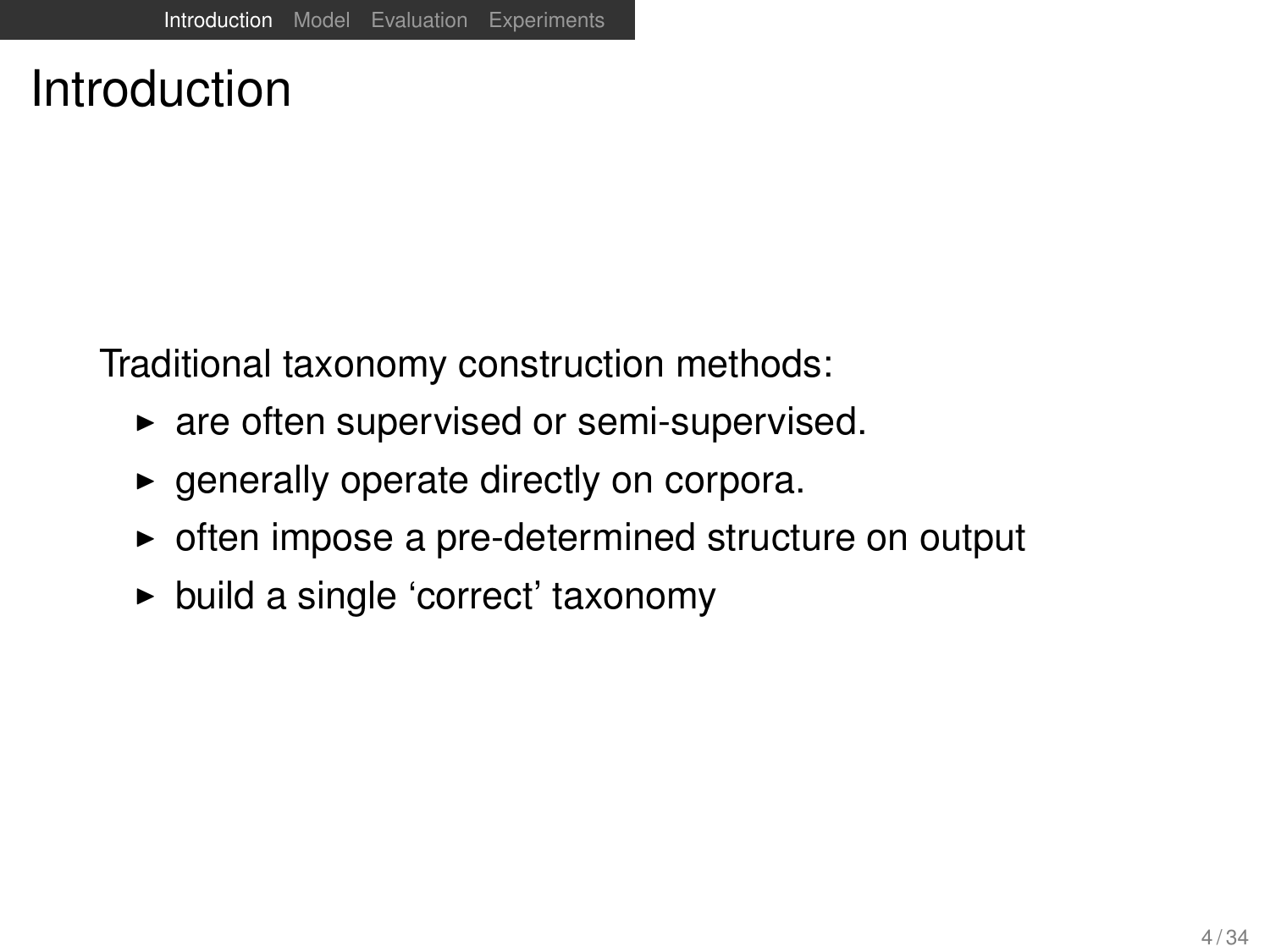# Hierarchical Random Graphs

Clauset et al.'s (2008) **Hierarchical Random Graph** provides a method for inferring hierarchical structure from networks.

- If The algorithm is **unsupervised**.
- ▶ Operates on **networks** (i.e., an intermediate representation) rather than directly on corpora.
- **If** Uses a **model averaging technique** to infer the depth and complexity of an hierarchy.
- <span id="page-5-0"></span>**Different from hierarchical clustering:** does not seek a single representation for a given network.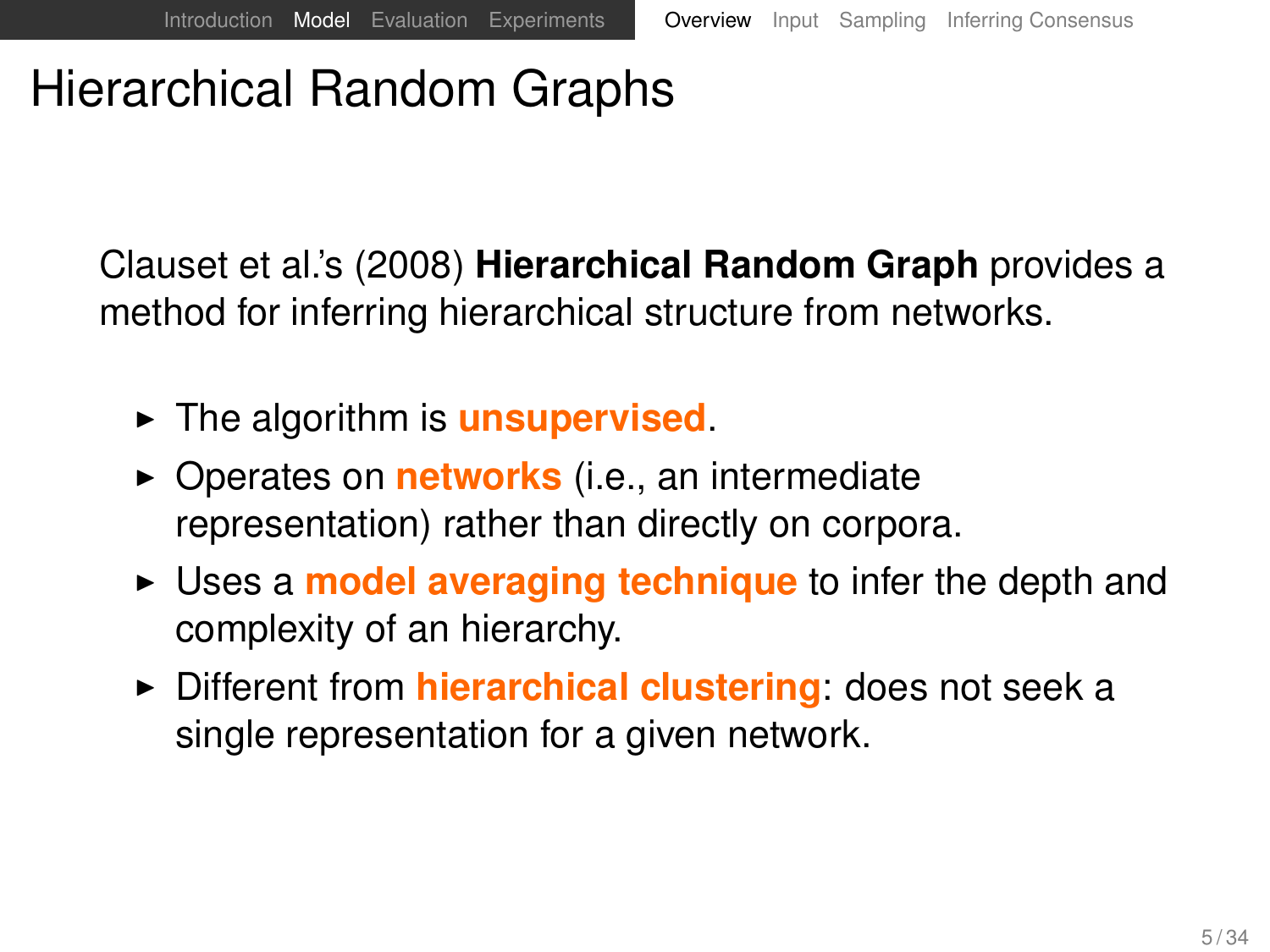### Hierarchical Random Graphs: Input

A **semantic network** is an undirected graph in which nodes represent terms and edges between nodes indicate a semantic relationship between pairs of terms.

<span id="page-6-0"></span>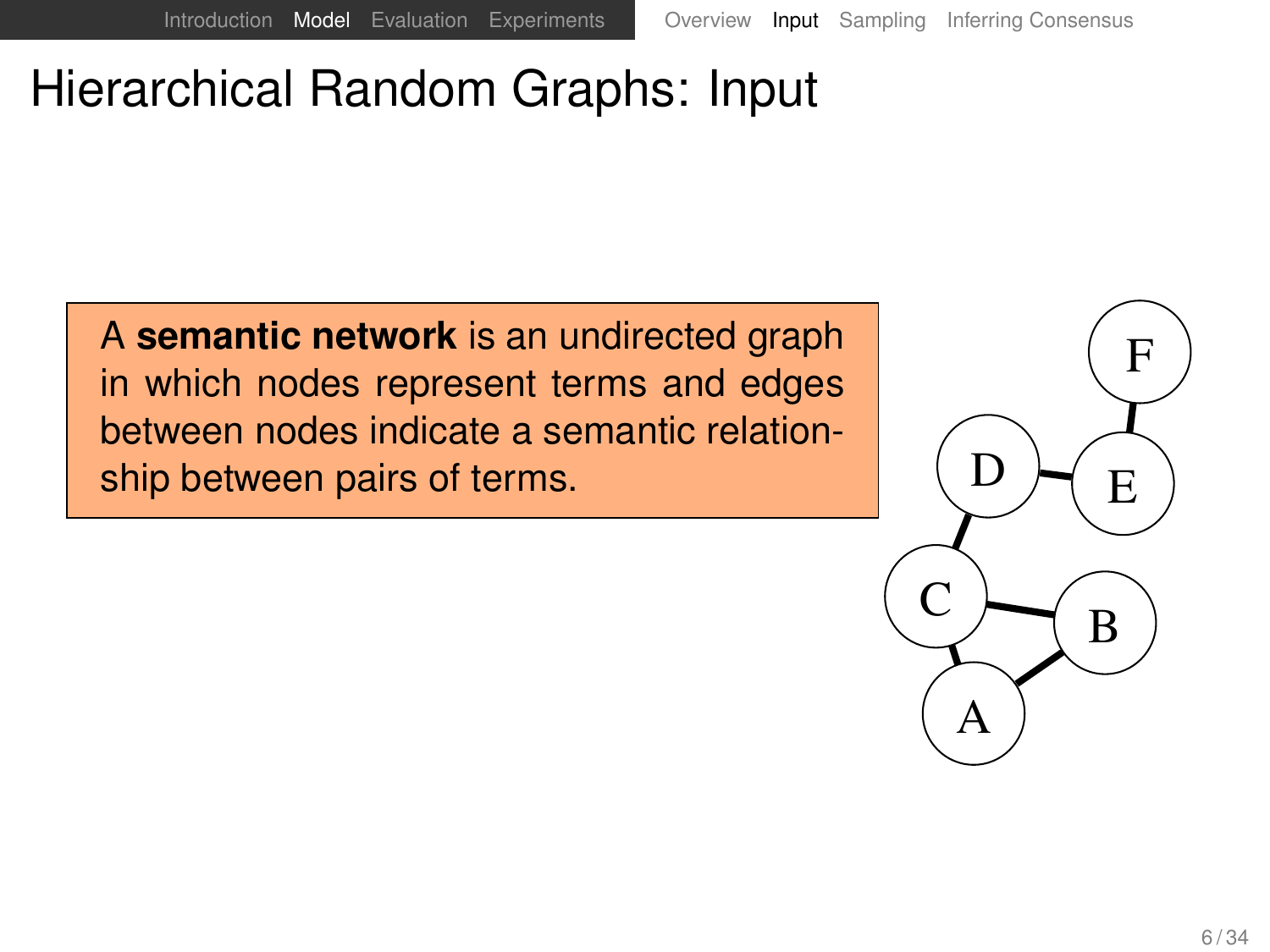For sampling, construct a **binary tree** with leaves corresponding to nodes in the semantic network.

- $\blacktriangleright$  Randomly construct initial binary tree *D* over nodes in input semantic network *S*
- ► Compute likelihood of *D* given *S*
- $\blacktriangleright$  Resample using MCMC

<span id="page-7-0"></span>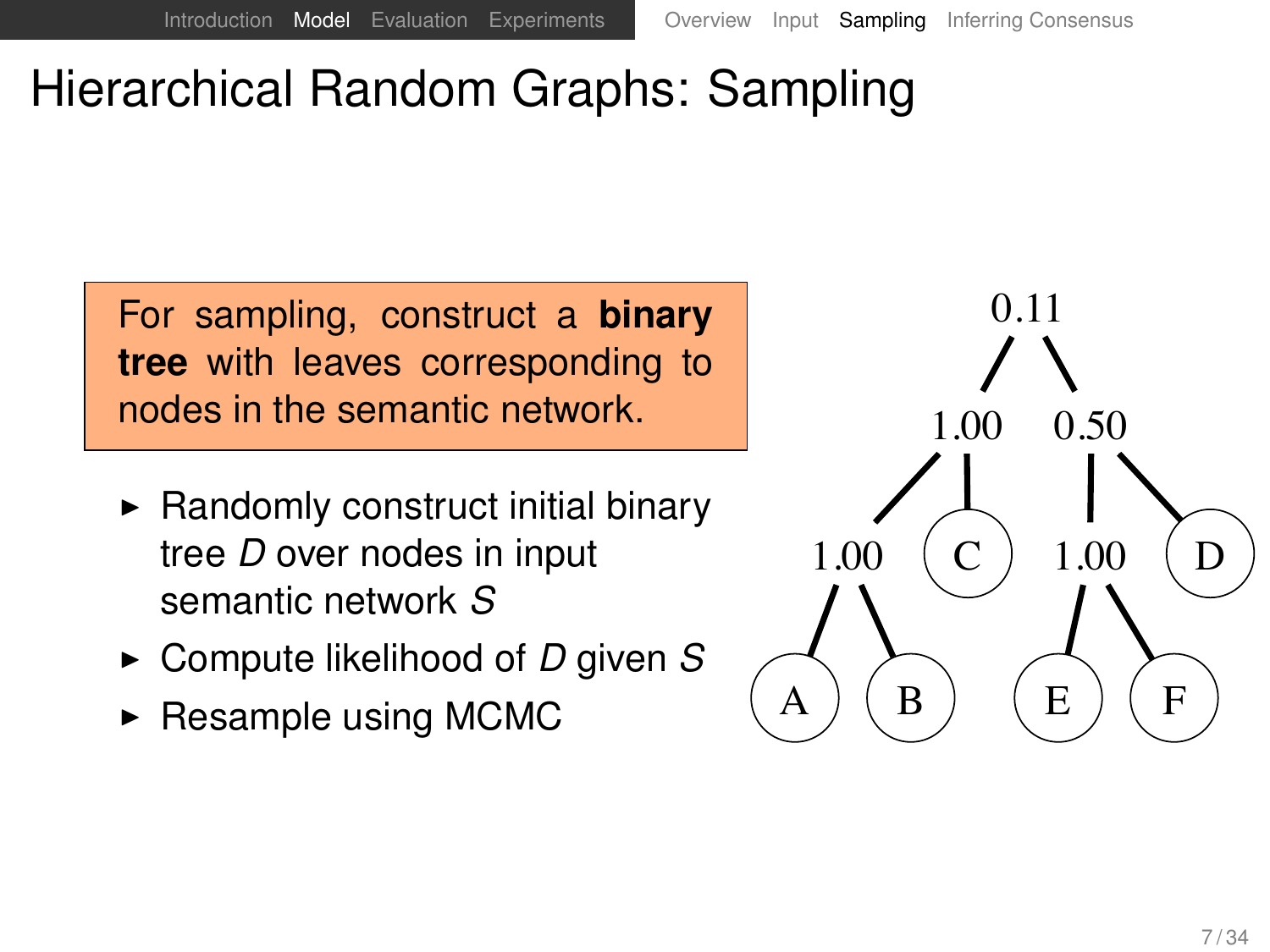

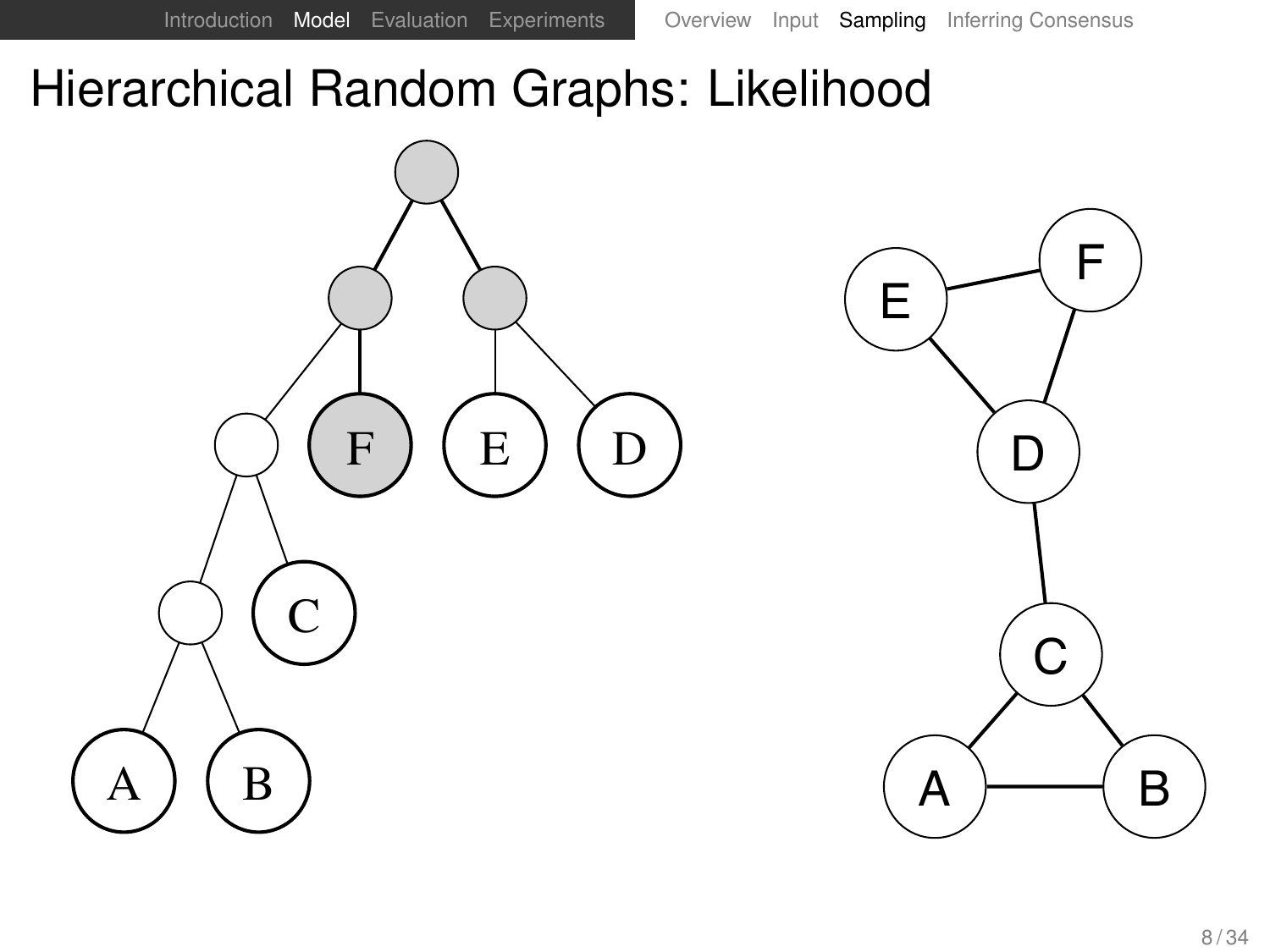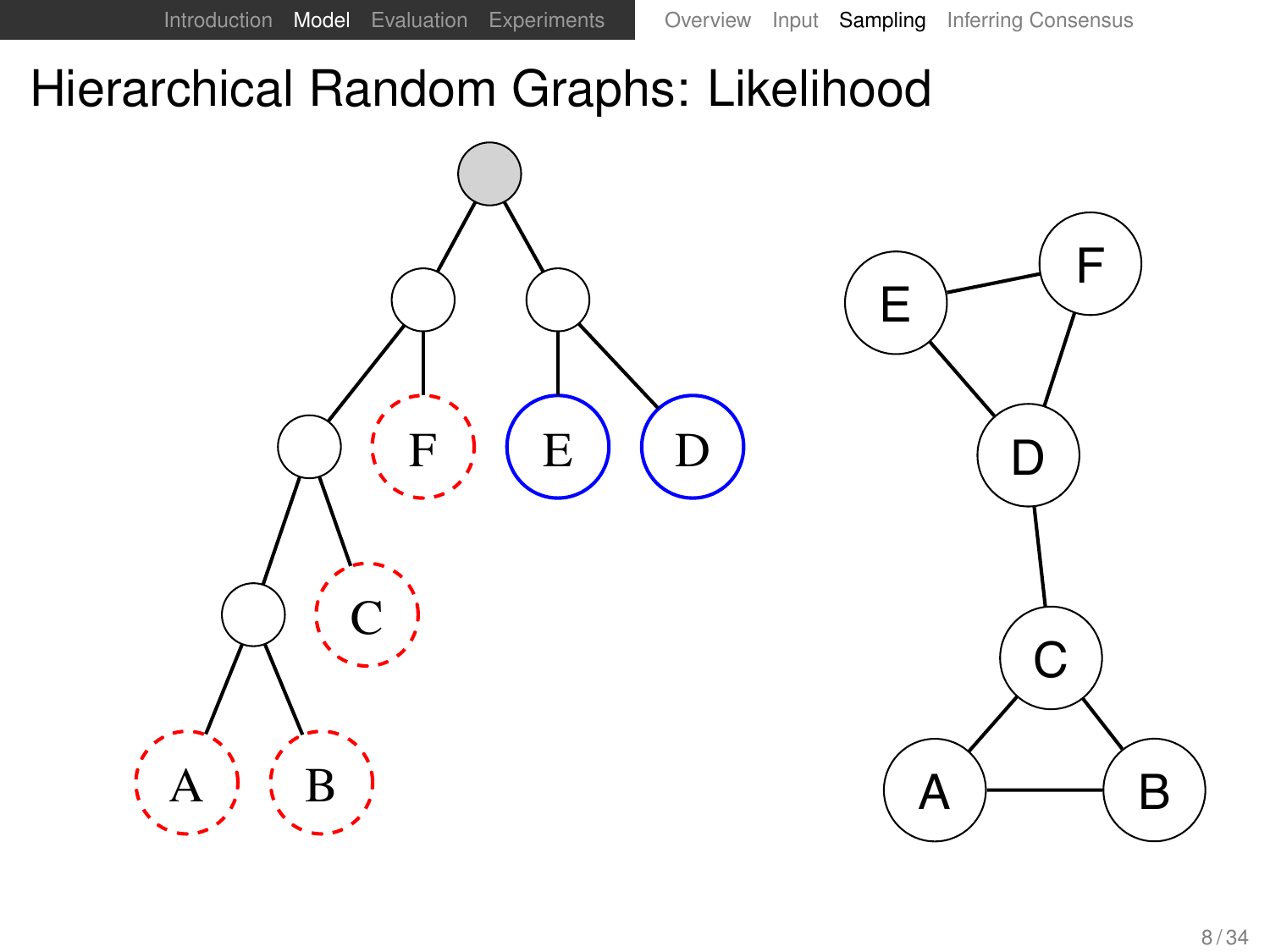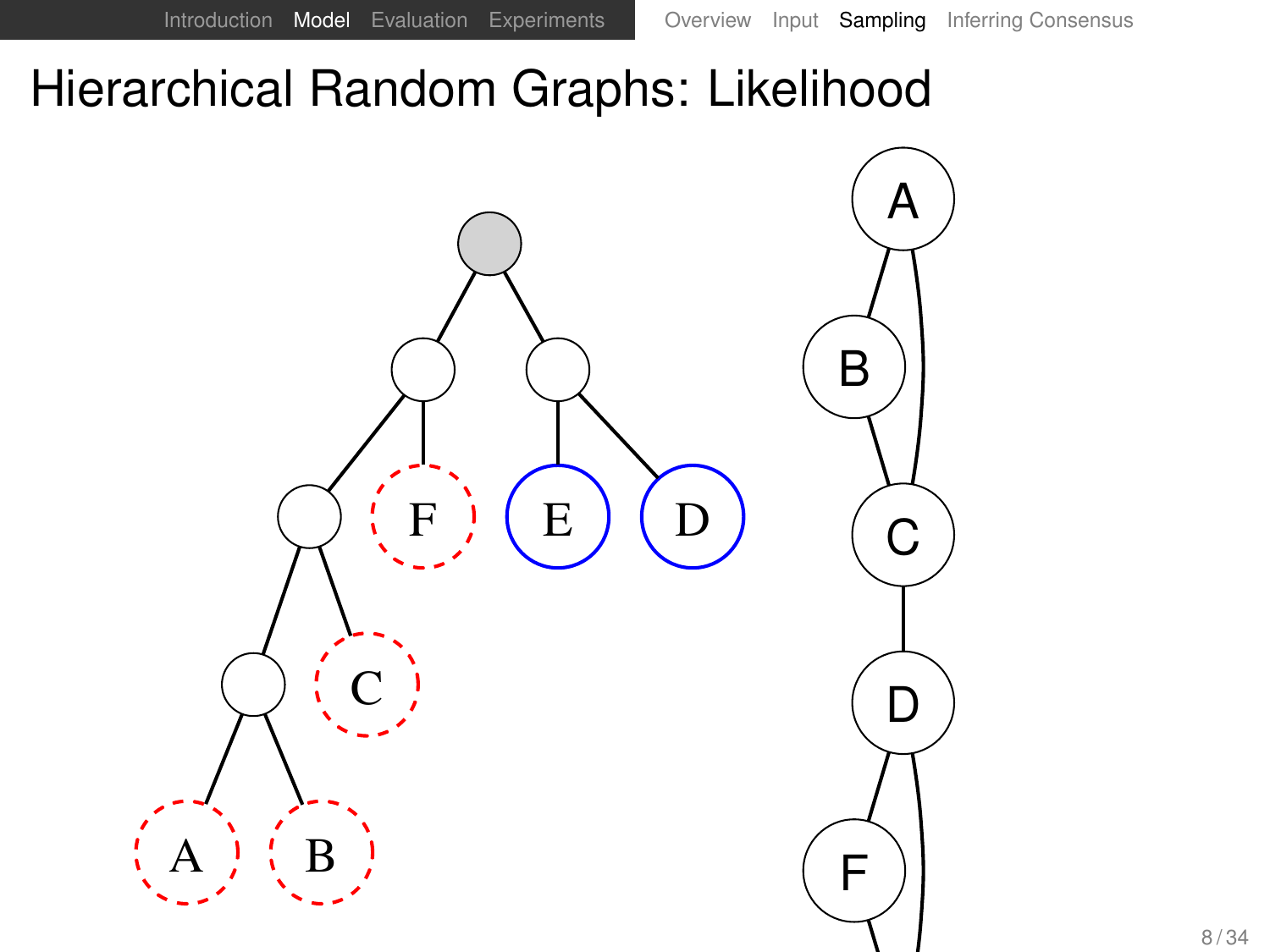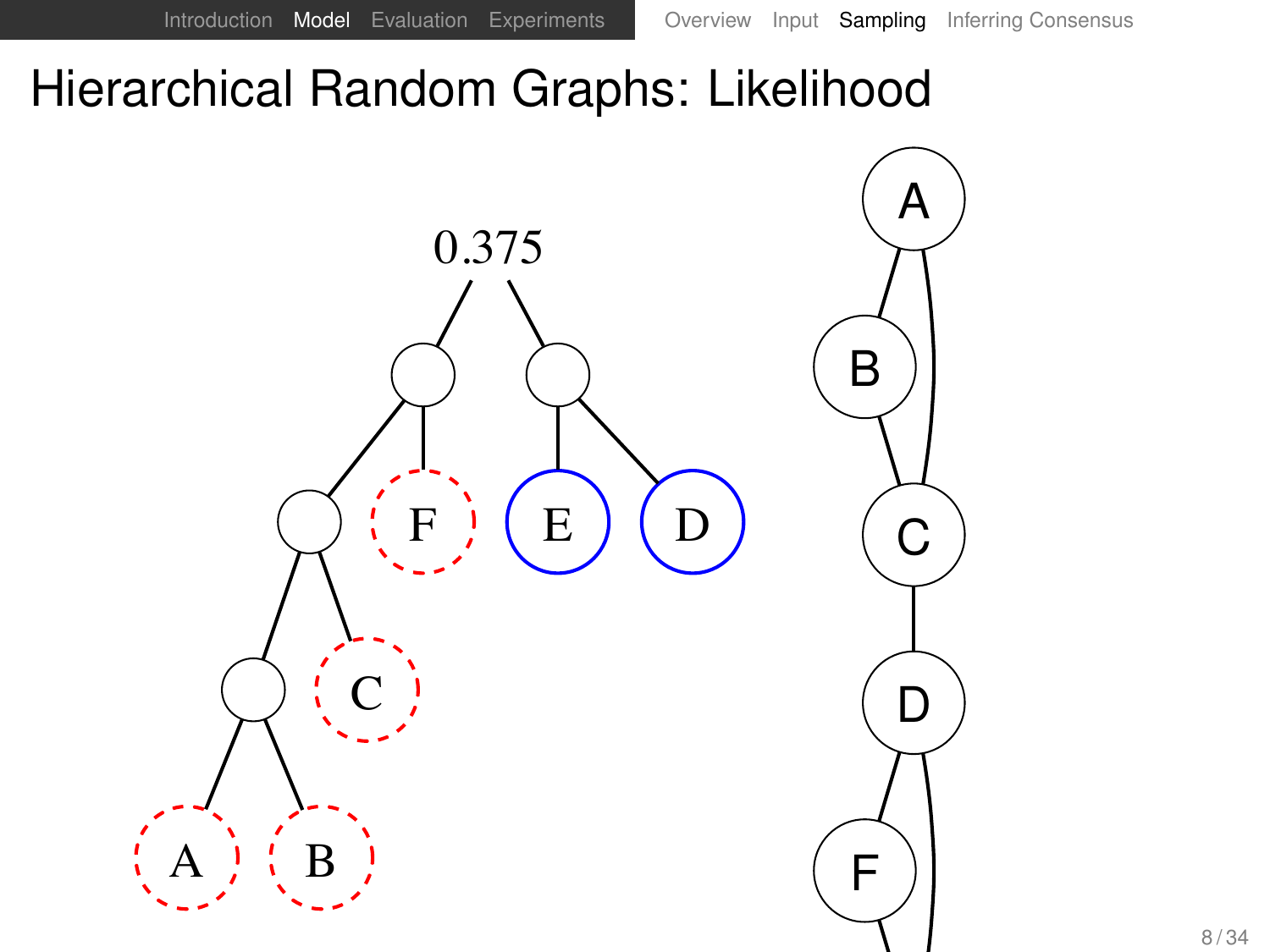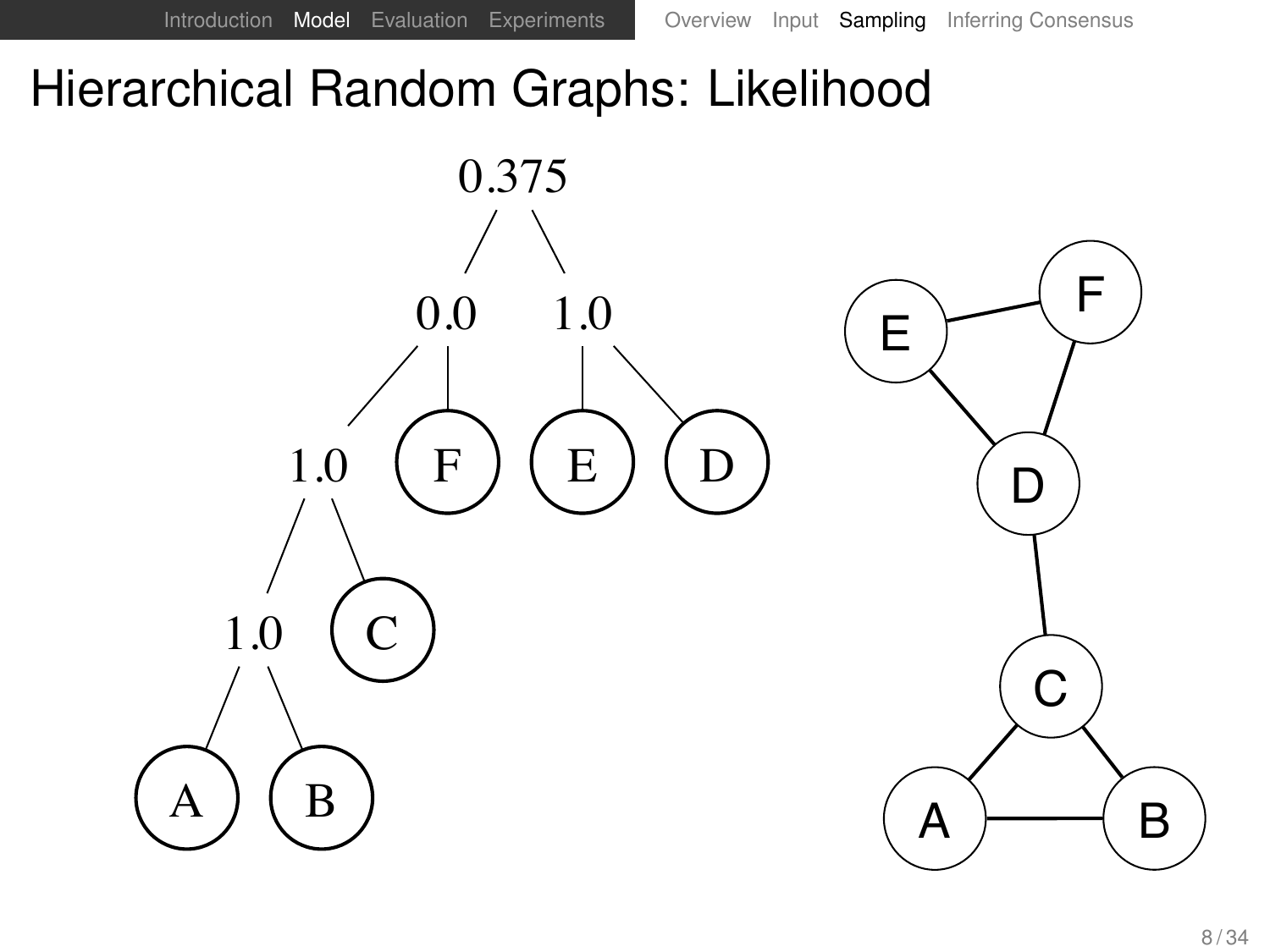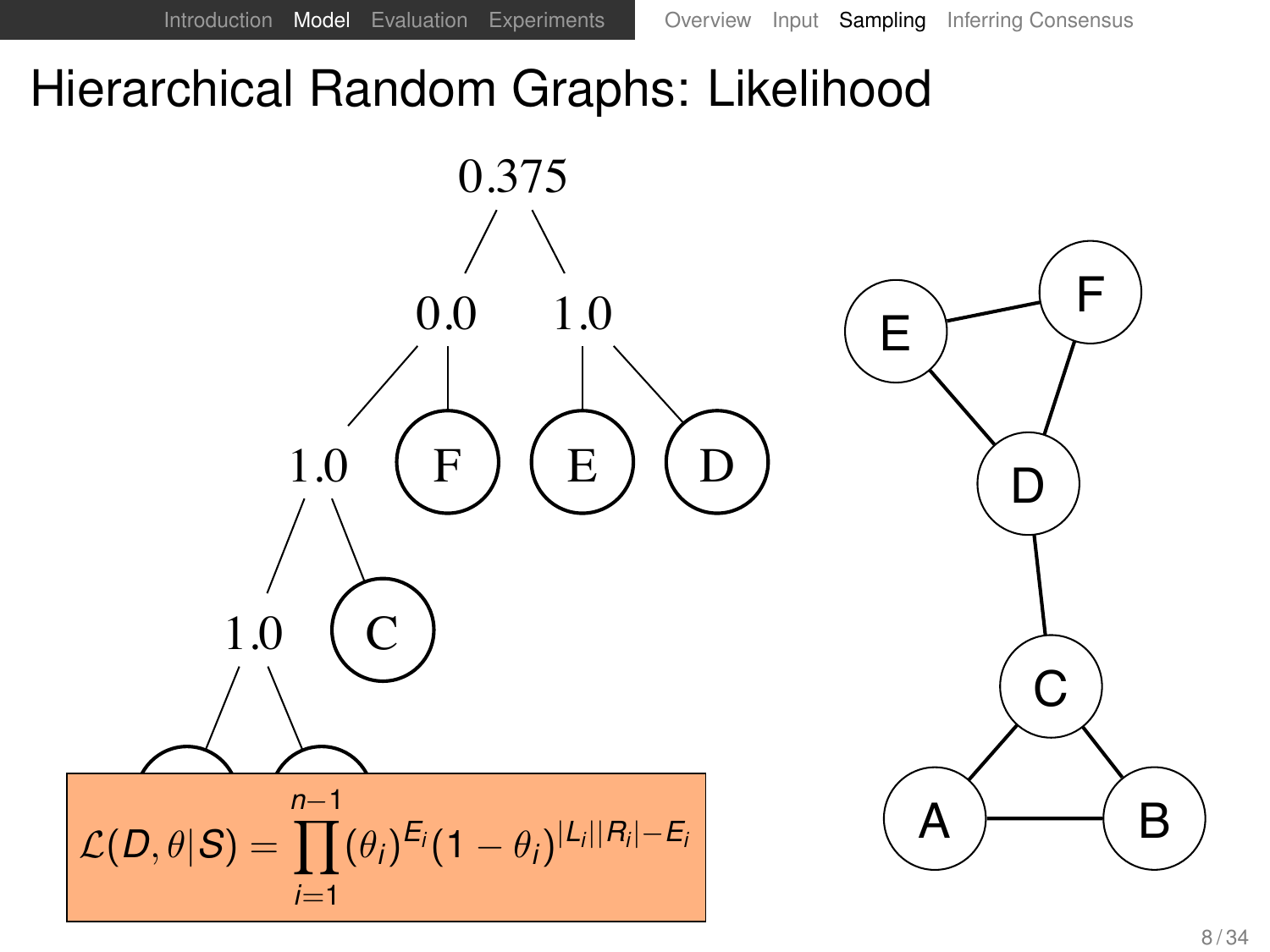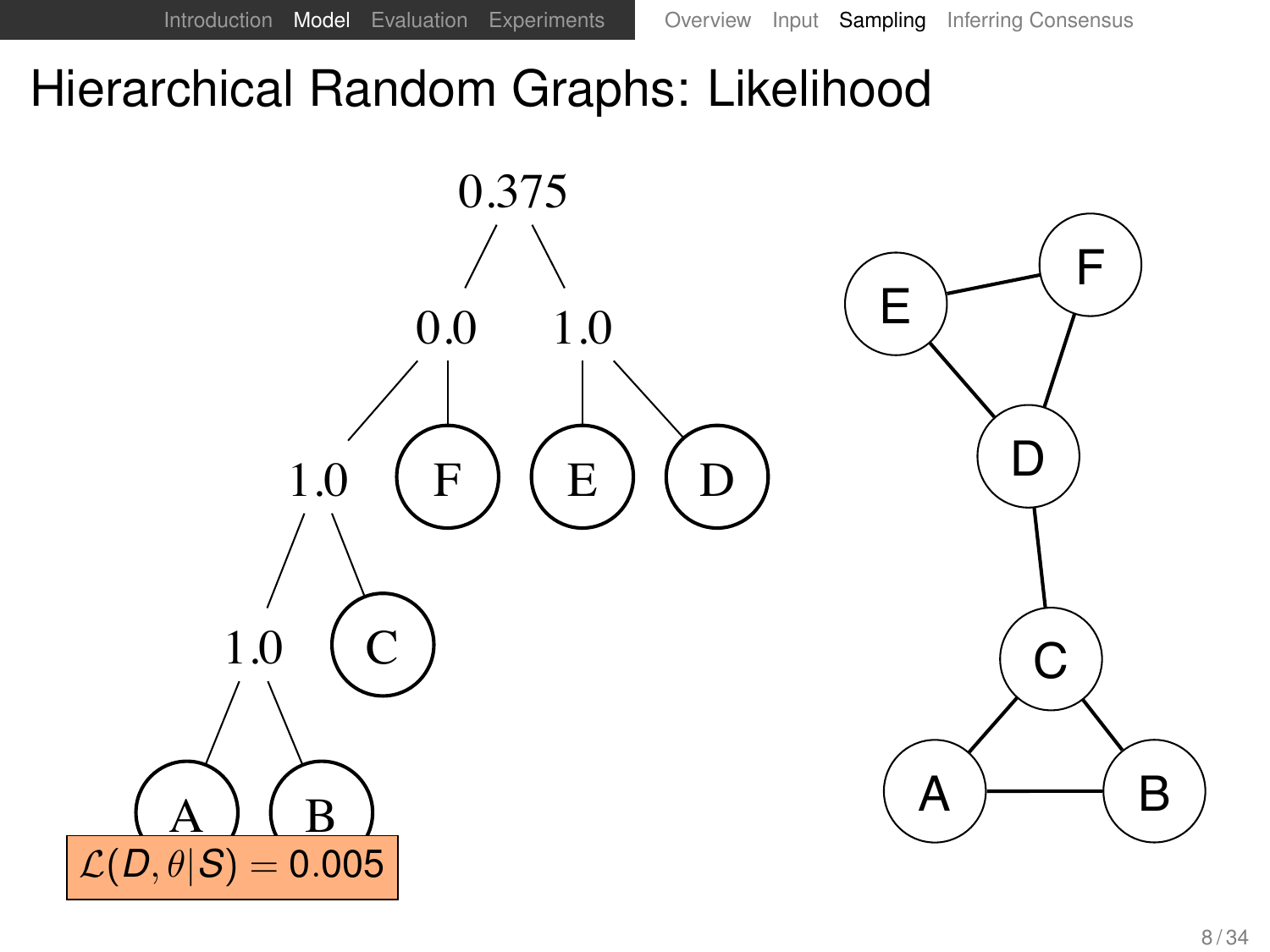$F$  ) (E) (D  $\mathsf C$ A ) (B

1. Select a random internal node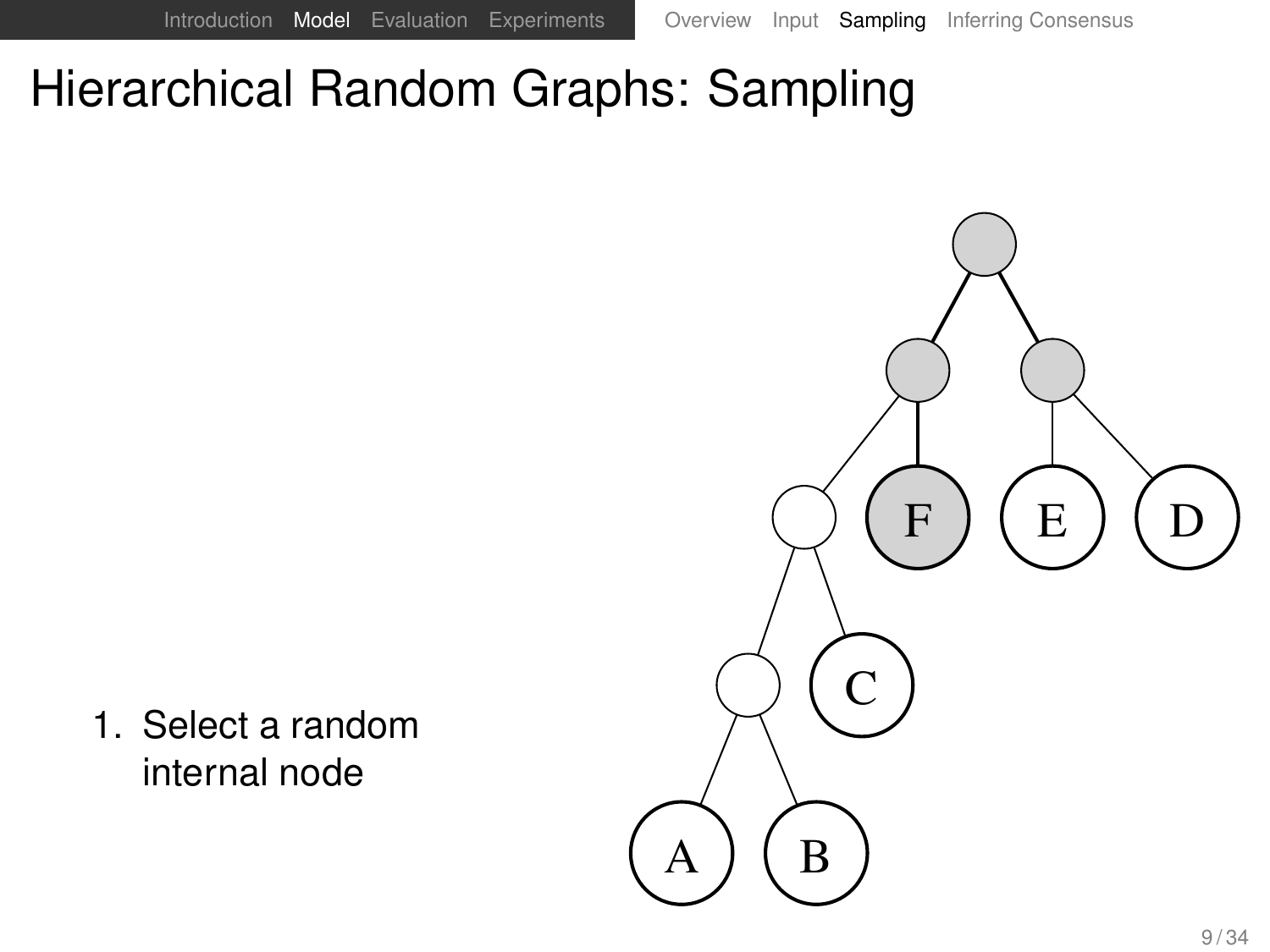C )  $\bigcup$  ( F A ) ( B ) ( E ) ( D

- 1. Select a random internal node
- 2. Permute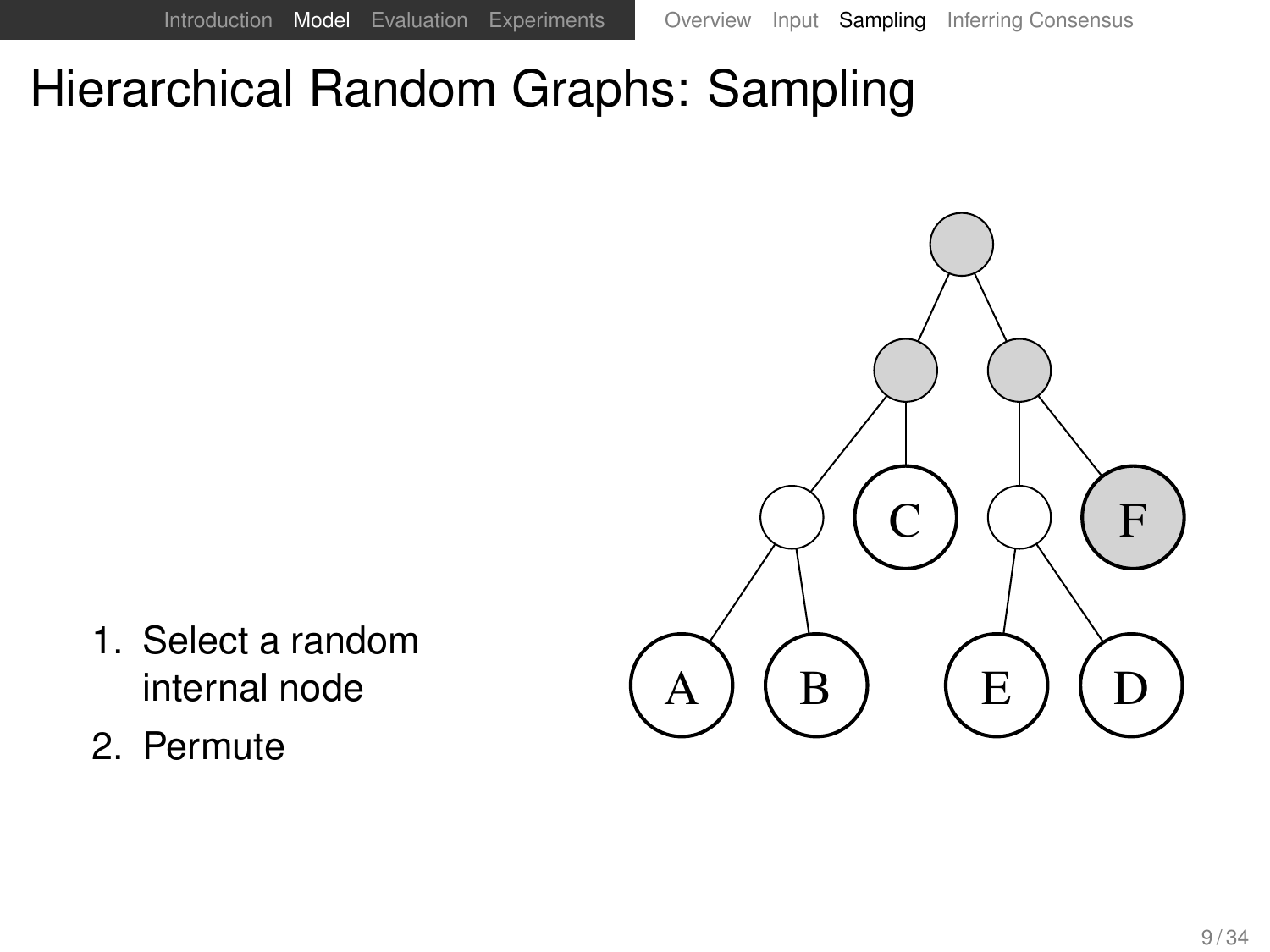- 1. Select a random internal node
- 2. Permute
- 3. Re-compute  $\theta$ parameters

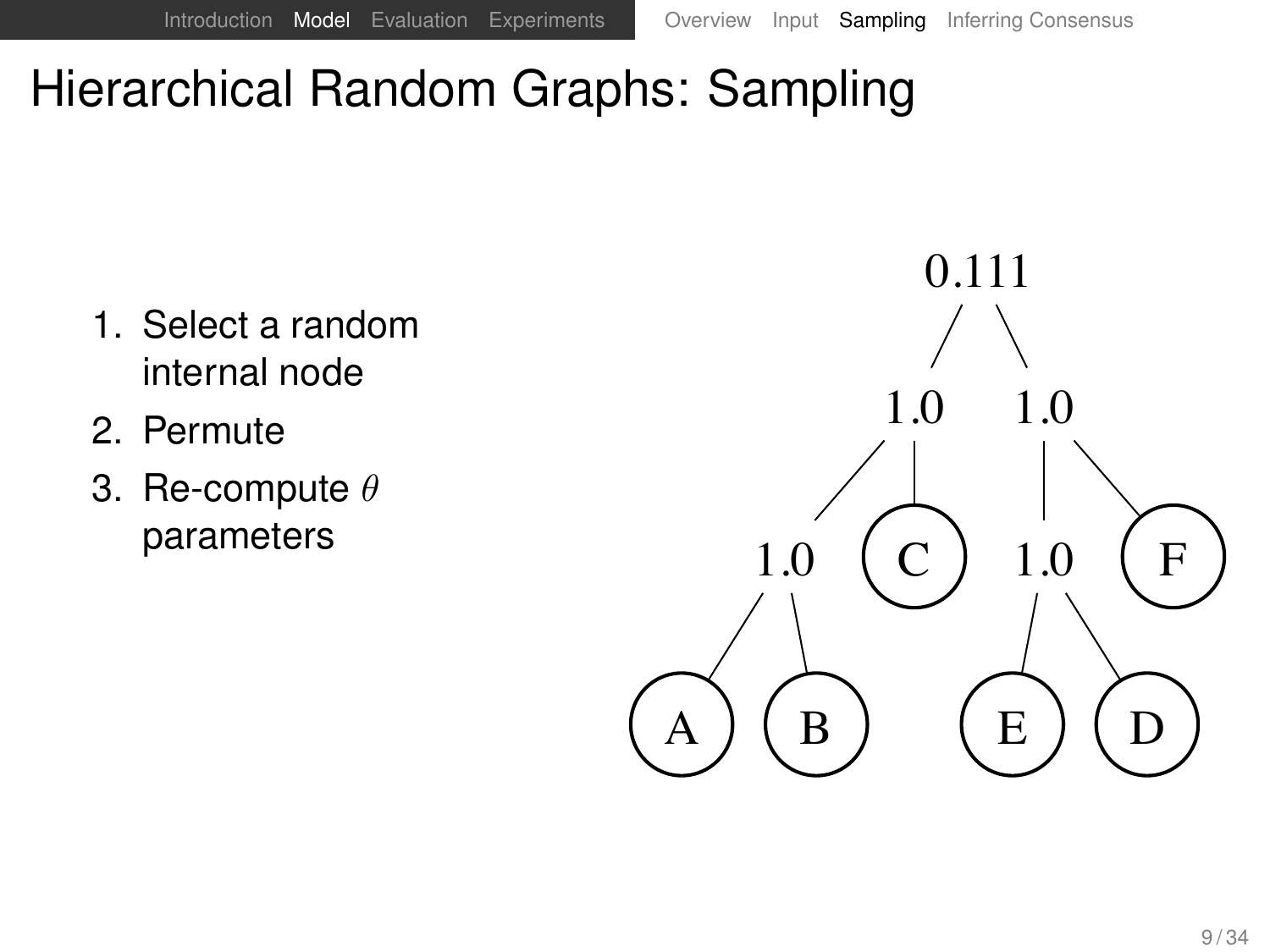- 1. Select a random internal node
- 2. Permute
- 3. Re-compute  $\theta$ parameters
- 4. Re-compute likelihood



$$
\mathcal{L}(D,\theta|S)=0.043
$$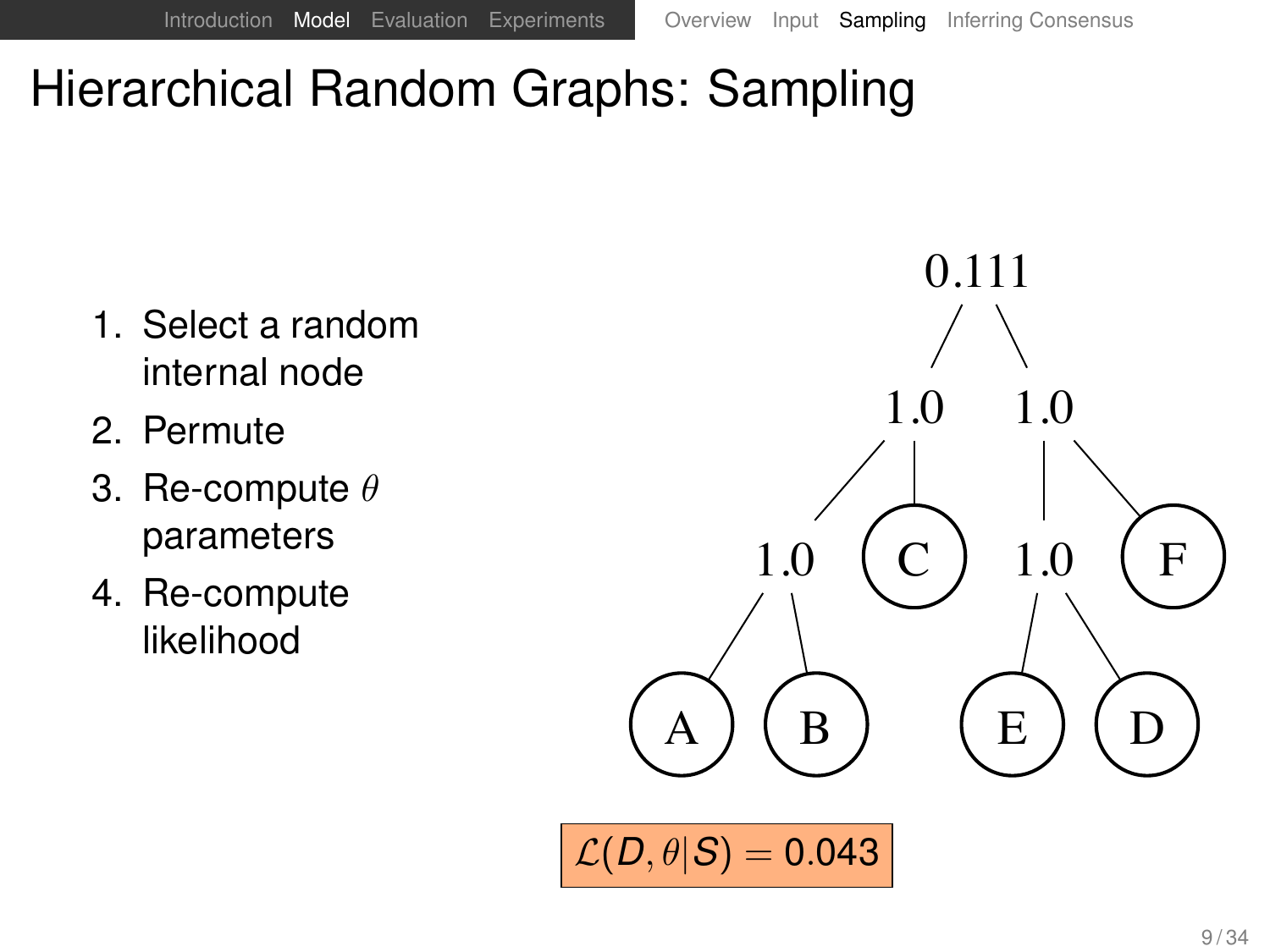- 1. Select a random internal node
- 2. Permute
- 3. Re-compute  $\theta$ parameters
- 4. Re-compute likelihood
- 5. Accept or reject transition and repeat



$$
\mathcal{L}(D,\theta|S)=0.043
$$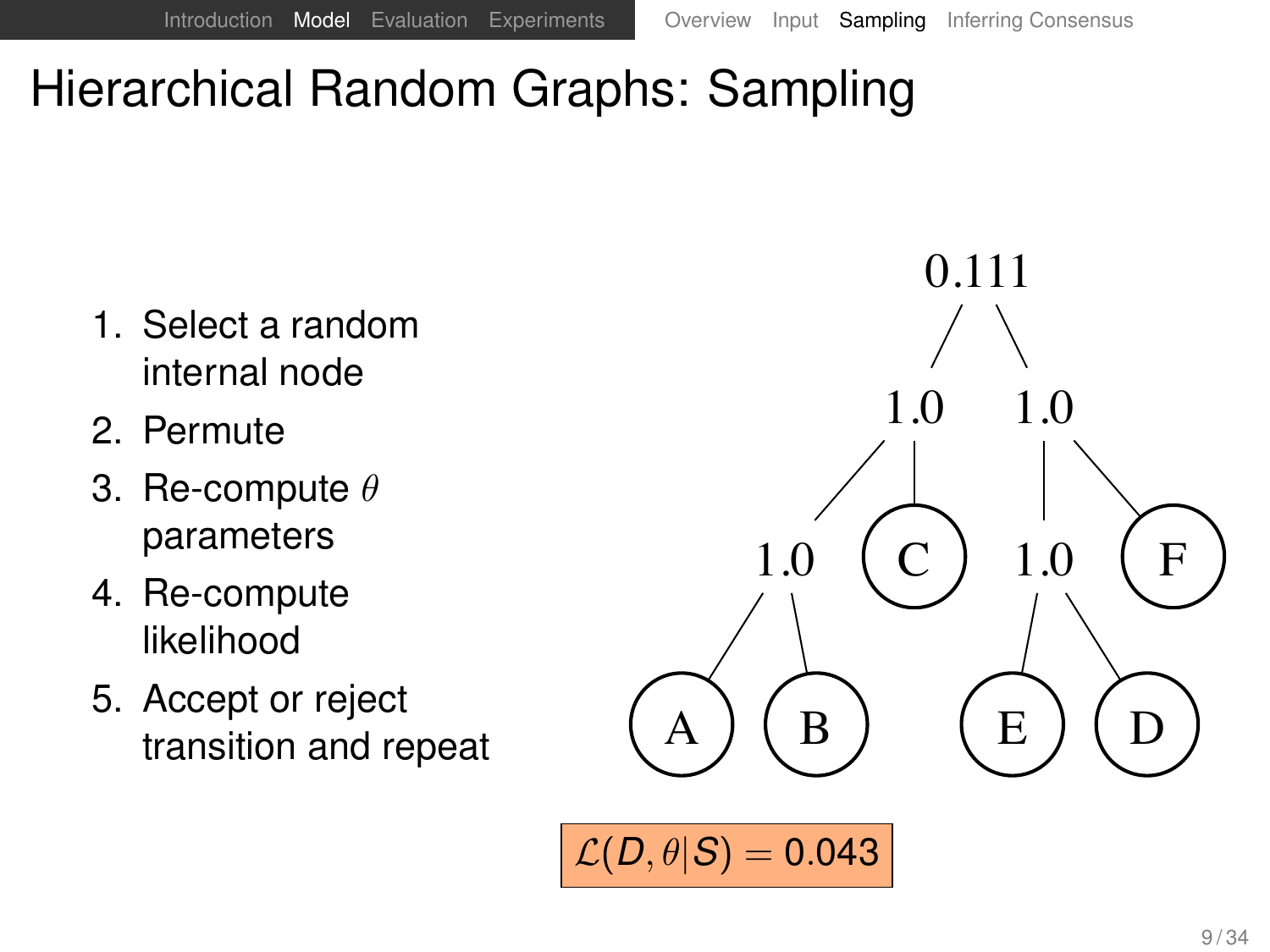A **consensus hierarchy** is the output of model averaging (does not impose binary tree structure on the inferred taxonomy).

<span id="page-20-0"></span>

- $\triangleright$  After MCMC reaches consensus, we sample multiple trees
- I dentify subtrees common across all
- $\blacktriangleright$  These recombine into taxonomy in which each subtree appears in majority of sampled trees.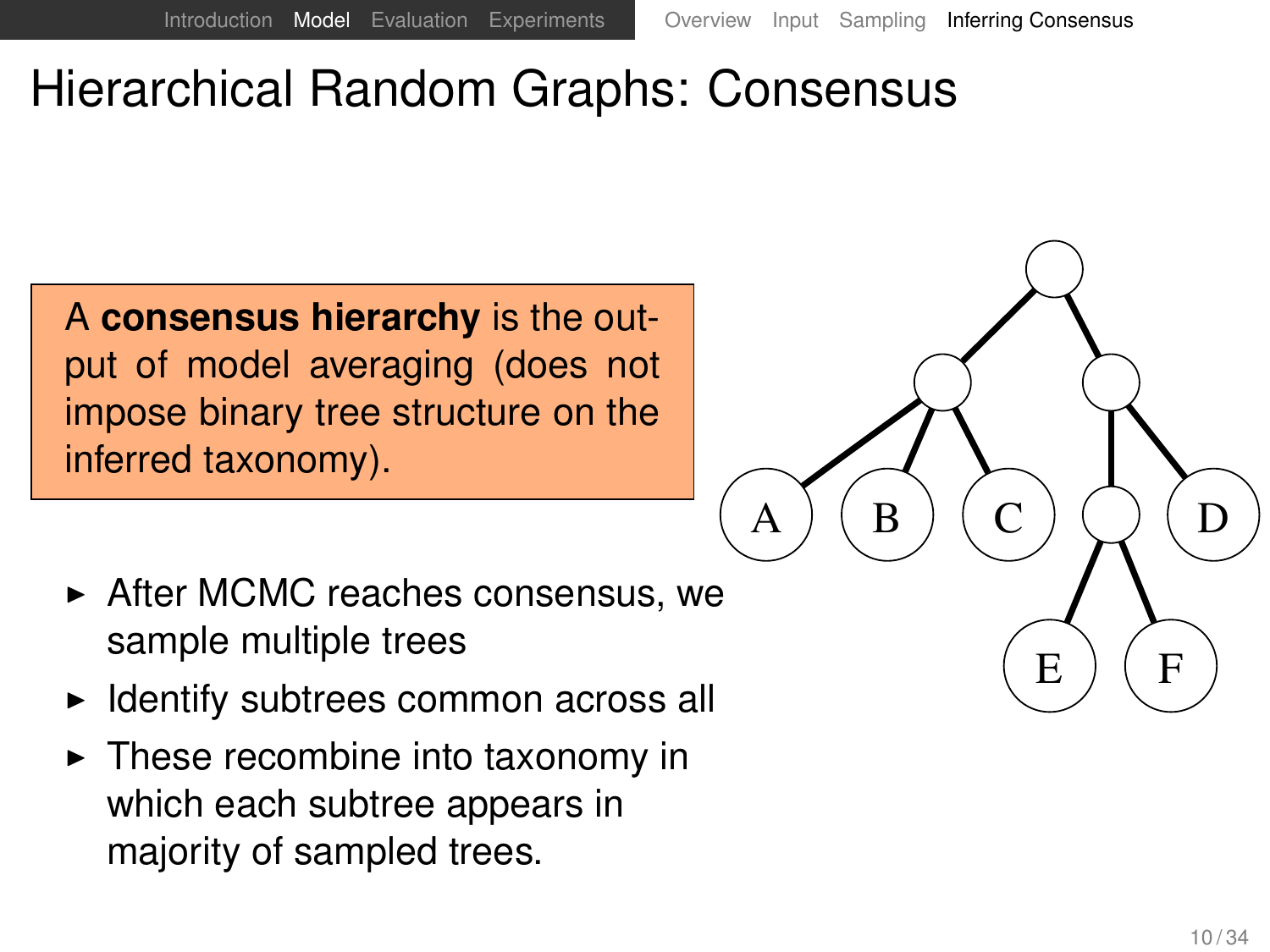



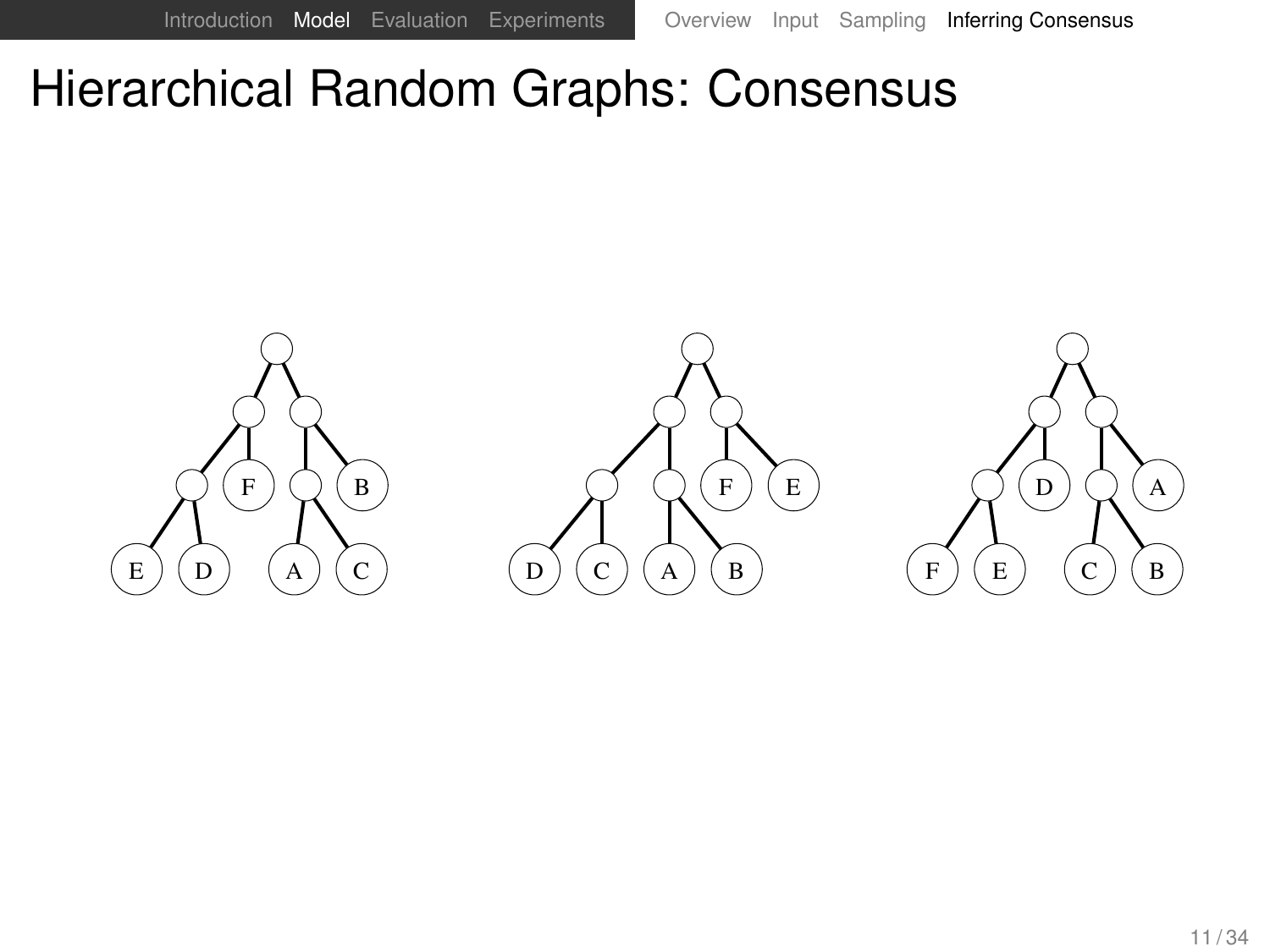





D E D E F A C A B C A B C D E F C D A B A B C D E F A B C D E F

E F D E F B C A B C A B C D E F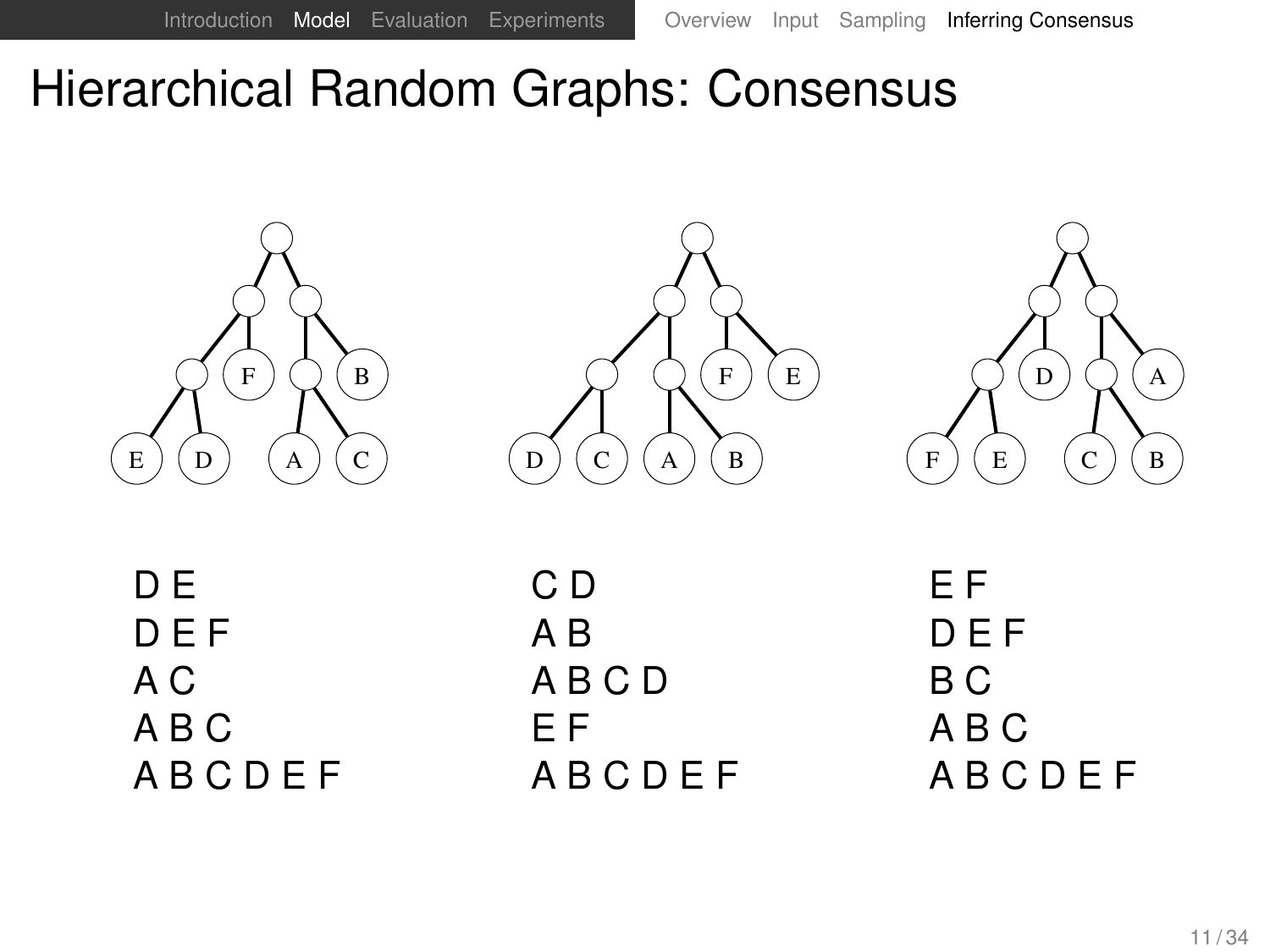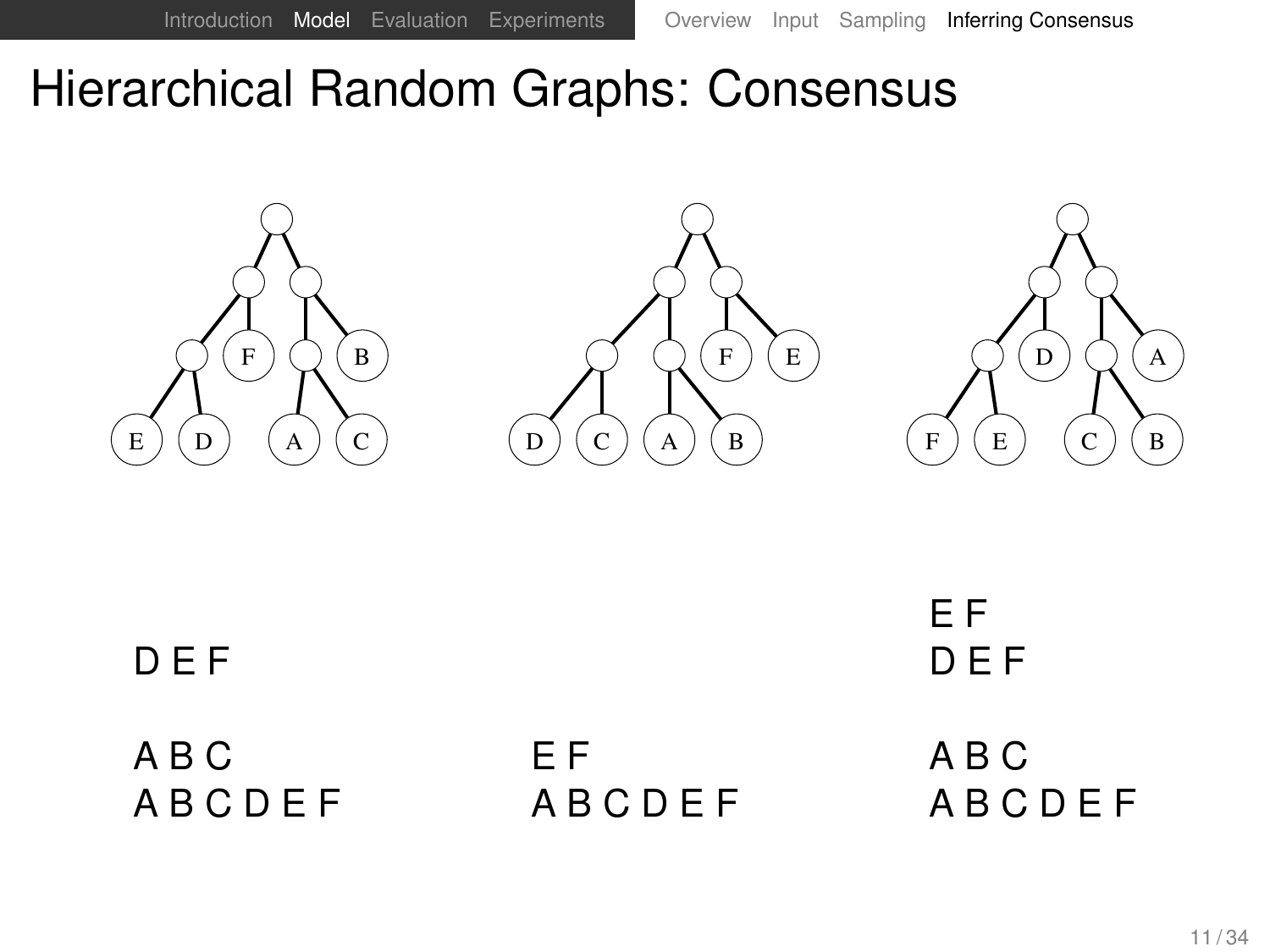E F D E F A B C A B C D E F

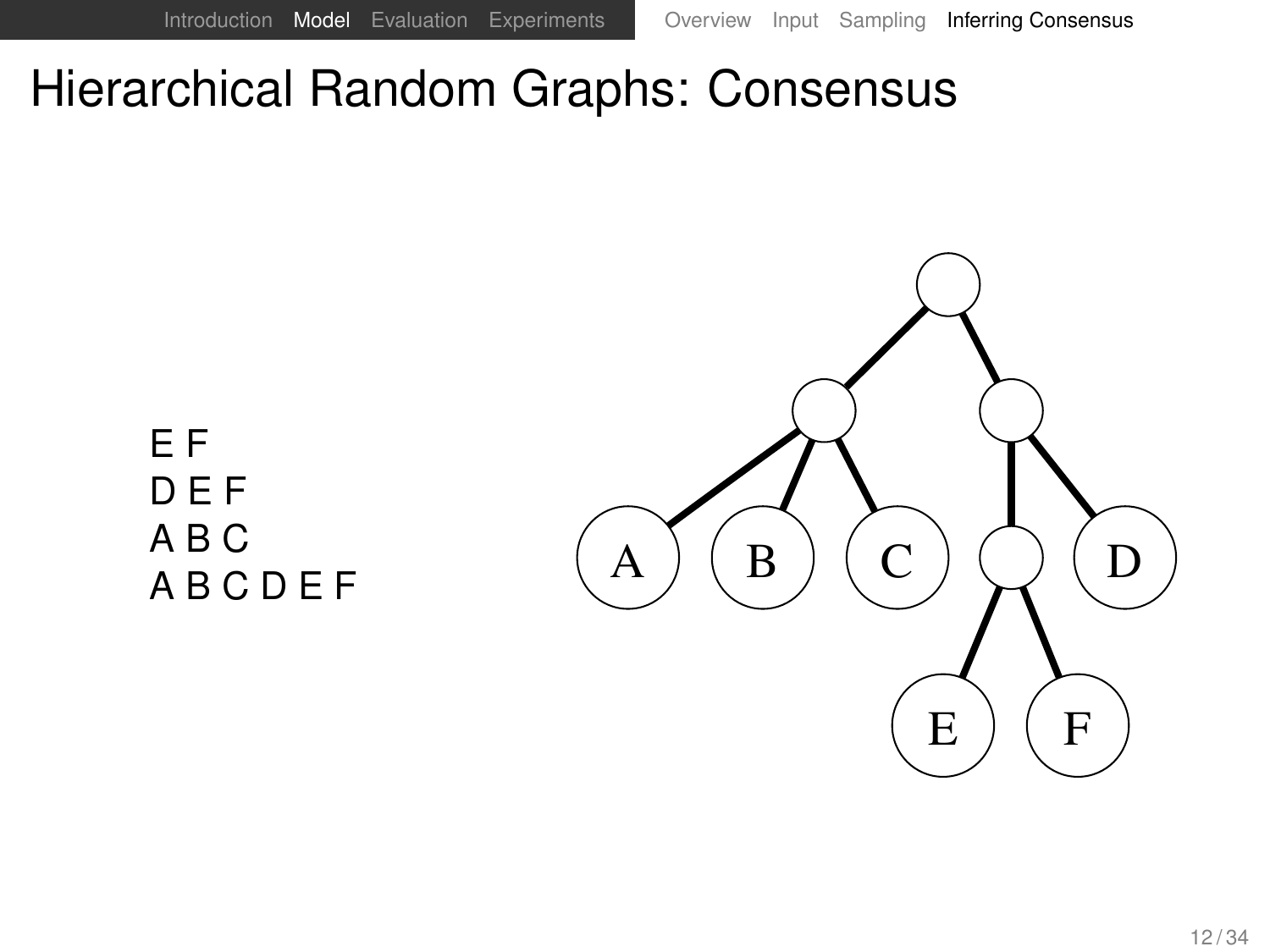# **Evalution**

Evaluate taxonomies using two measures:

- ► a **cluster-**based measure, F-score
- <span id="page-25-0"></span>**Ex** a **hierarchy-**based measure, tree-height correlation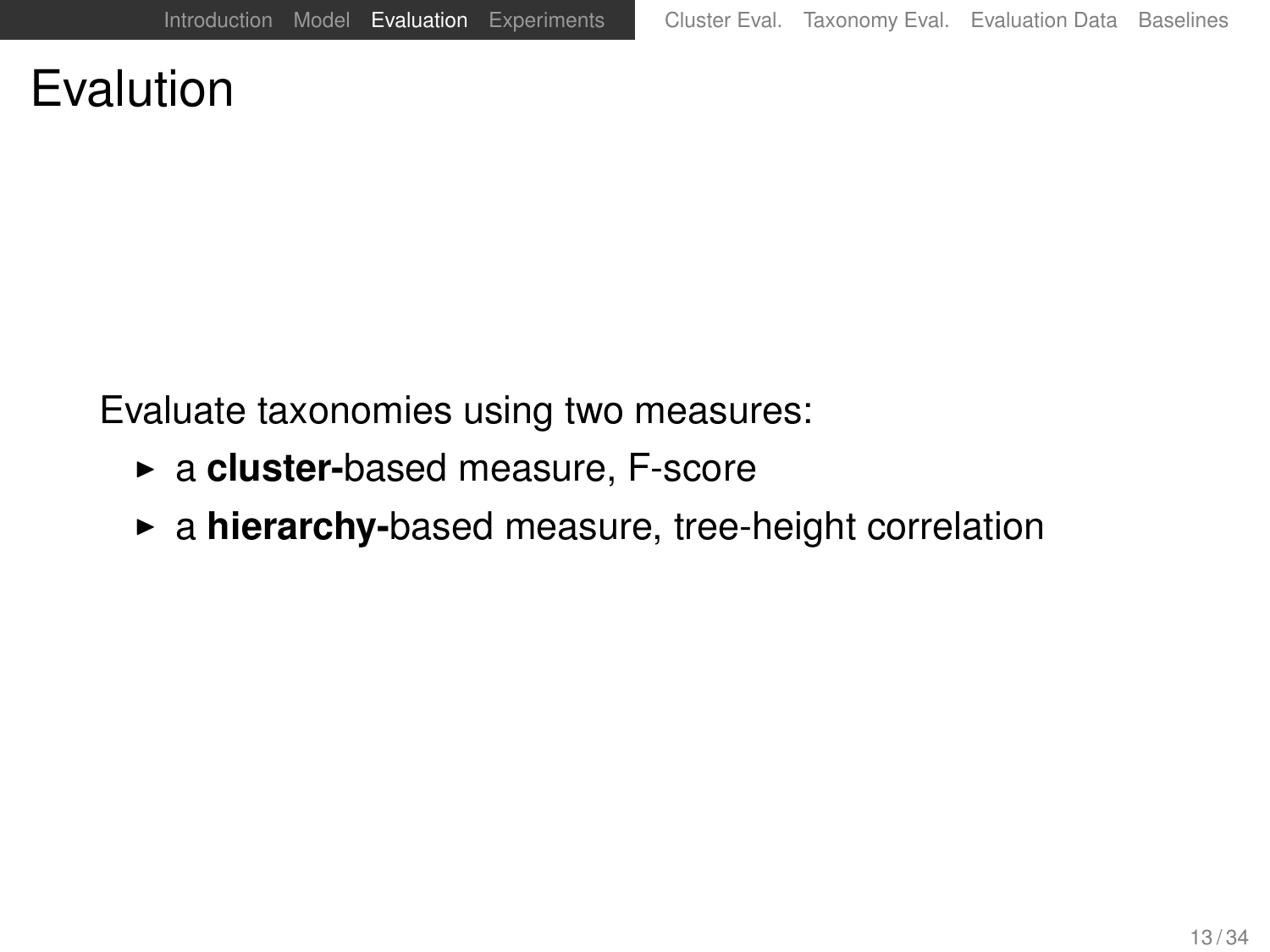## Cluster Evaluation

- $\blacktriangleright$  Flatten output taxonomy into clusters and compare against a gold-standard clustering.
- ► Compute the cluster F-Score (Agirre and Soroa, 2007)
- For a candidate cluster *c* and the corresponding gold cluster *g* to which it is most similar:

<span id="page-26-0"></span>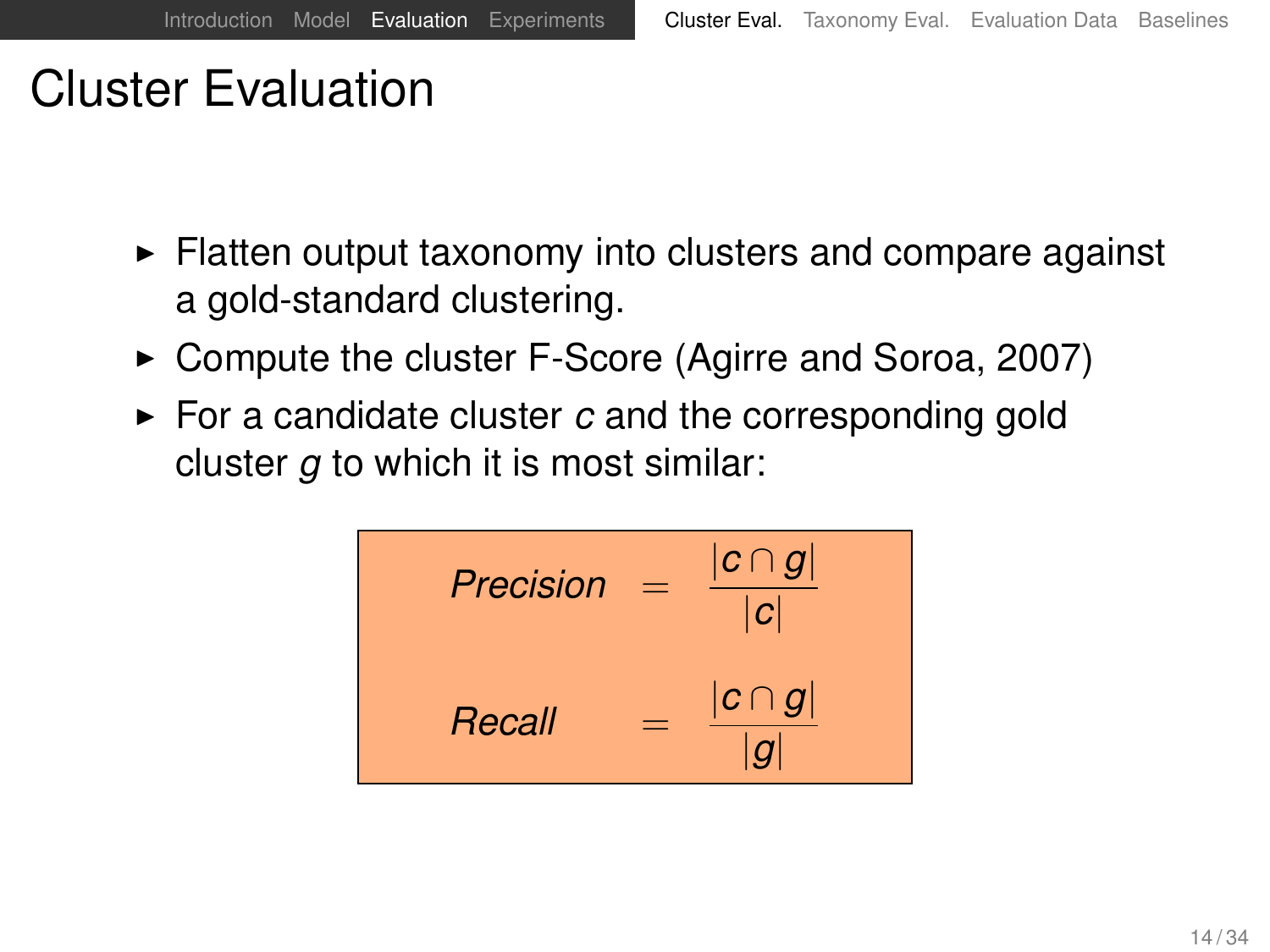# Taxonomy Evaluation

Construct a plausible hierarchy and compare directly using a taxonomy similarity measure: **tree-height correlation**

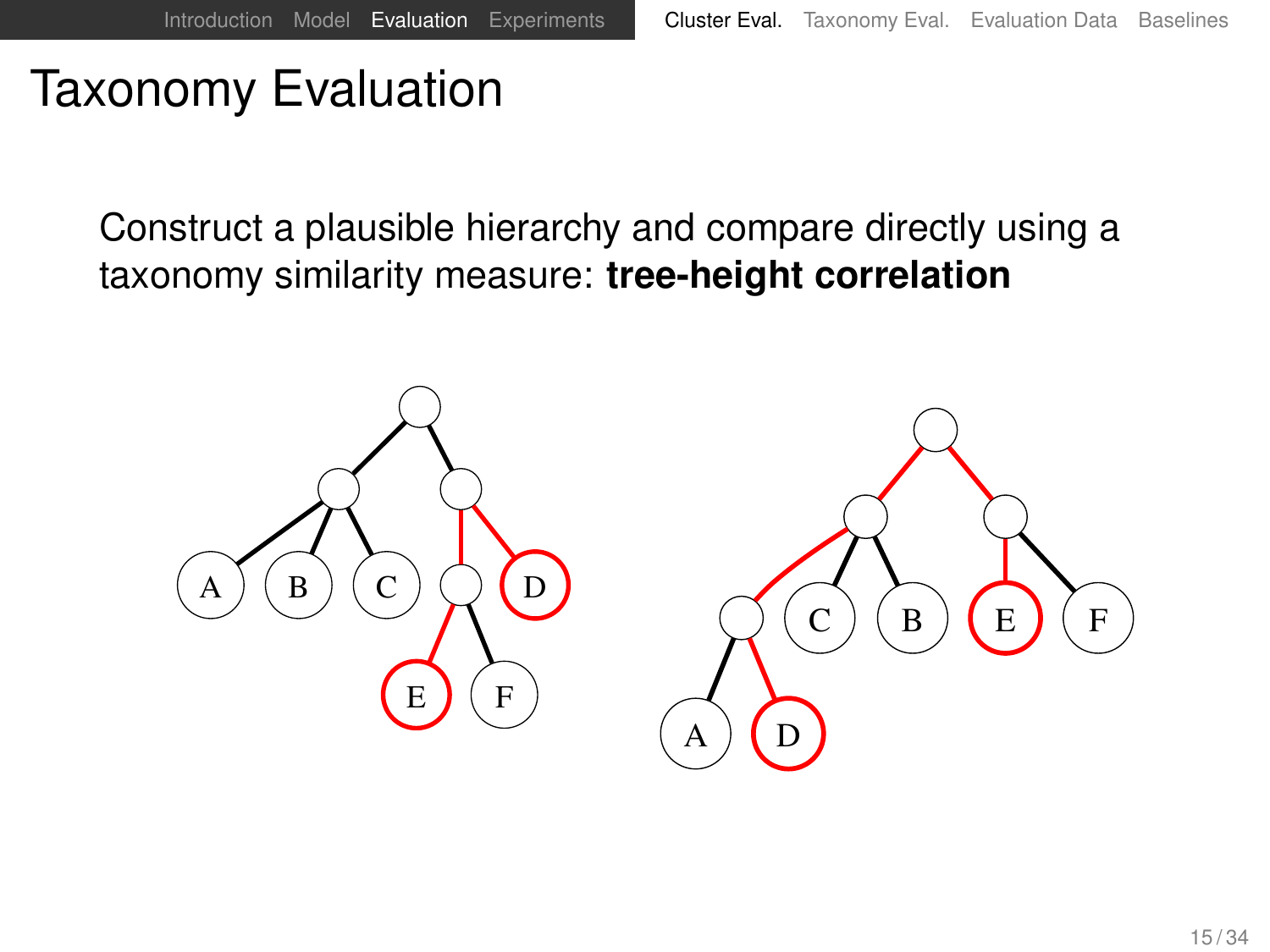### Taxonomy Evaluation

Let  $G = \{g_{0,1}, g_{0,2} \cdots g_{n,n-1}\}\$  where  $g_{a,b}$  is the walk distance between *a* and *b* in the gold taxonomy.

Let  $C = \{c_{0,1}, c_{0,2} \cdots c_{n,n-1}\}$  where  $c_{a,b}$  is the walk distance between *a* and *b* in the candidate taxonomy.

<span id="page-28-0"></span>Compute the **tree-height correlation** as Spearman's ρ between *G* and *C*.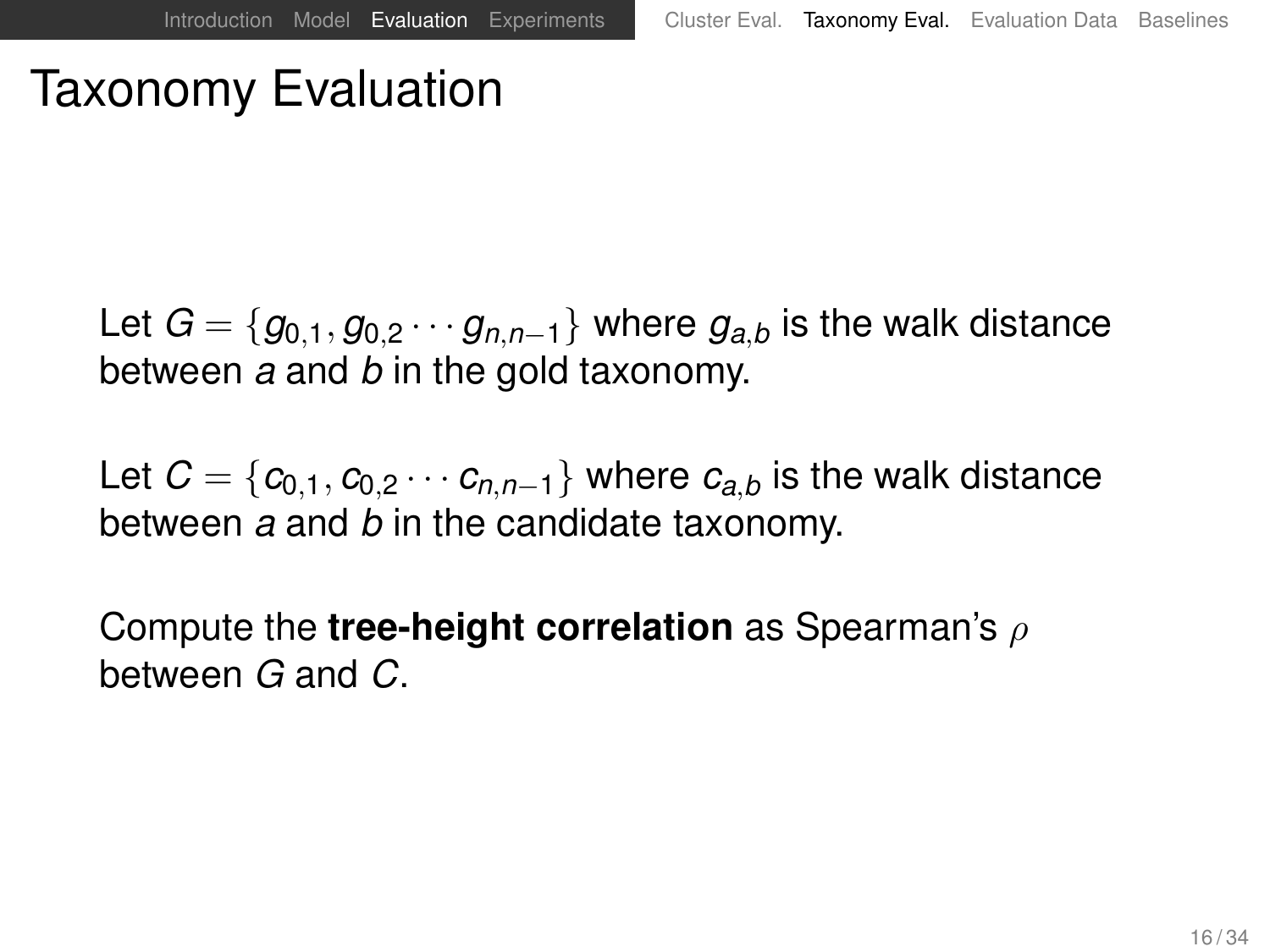## Evaluation Data

#### **Gold-standard clusters:**

- $\triangleright$  541 words from McRae et al.'s (2005) feature norms
- $\triangleright$  41 clusters from category naming study (Fountain and Lapata, 2010)

#### **Gold-standard taxonomy:**

- $\triangleright$  Construct taxonomy over 541 words using WordNet
- $\blacktriangleright$  Find full hypernym path from each word to root (e.g. APPLE > PLANT STRUCTURE > NATURAL OBJECT > PHYSICAL OBJECT > ENTITY)
- $\blacktriangleright$  Merge paths to form a full taxonomy
- <span id="page-29-0"></span> $\triangleright$  Recursively remove single-child nodes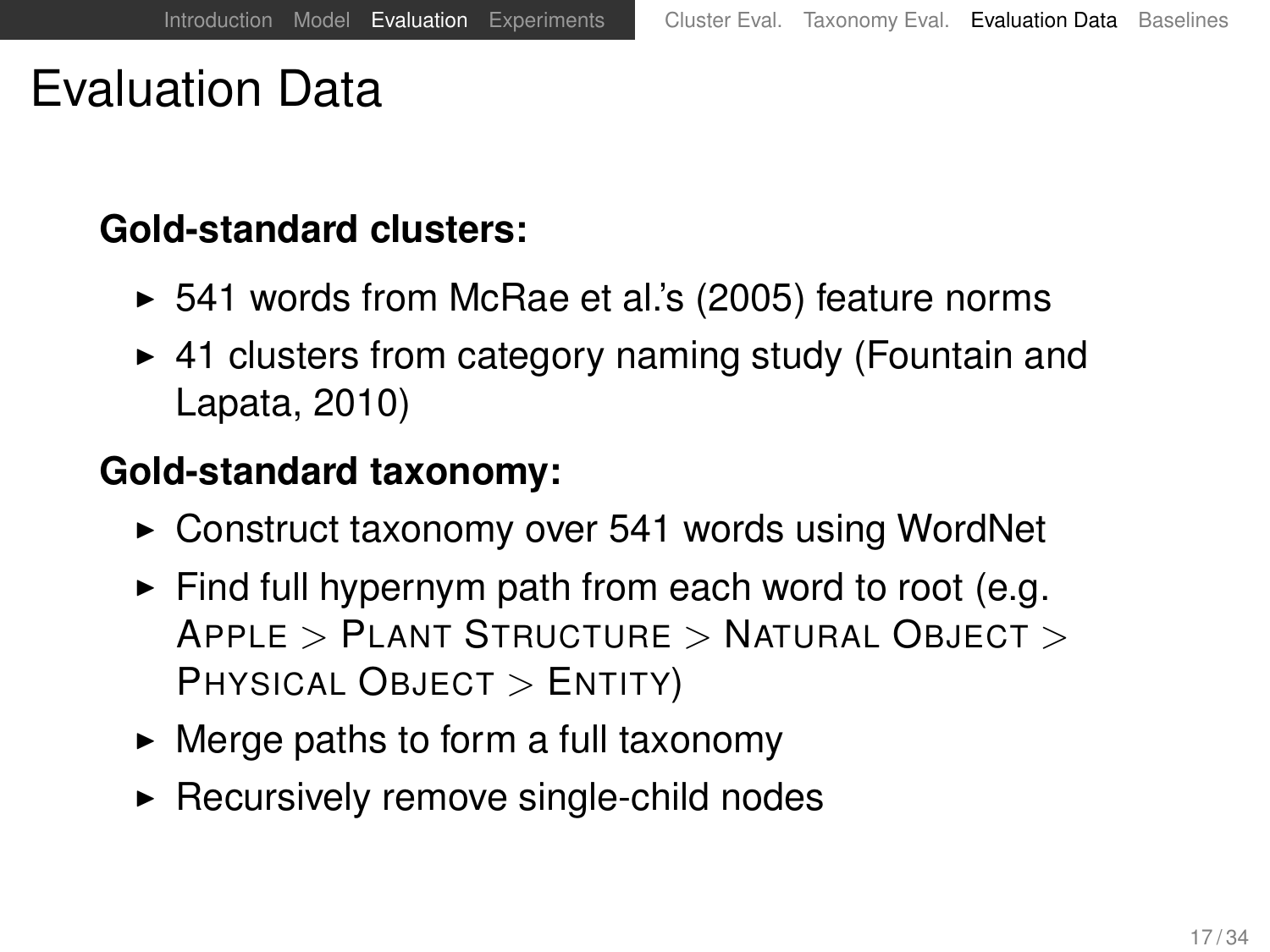### **Baselines**

Evaluate these two measures against three baselines:

- $\triangleright$  Chinese Whispers (Biemann, 2006), a flat clustering algorithm
- $\triangleright$  The Brown et al. (1992) agglomerative clustering algorithm
- <span id="page-30-0"></span> $\triangleright$  Standard bottom-up agglomerative clustering (Sokal and Michener, 1958)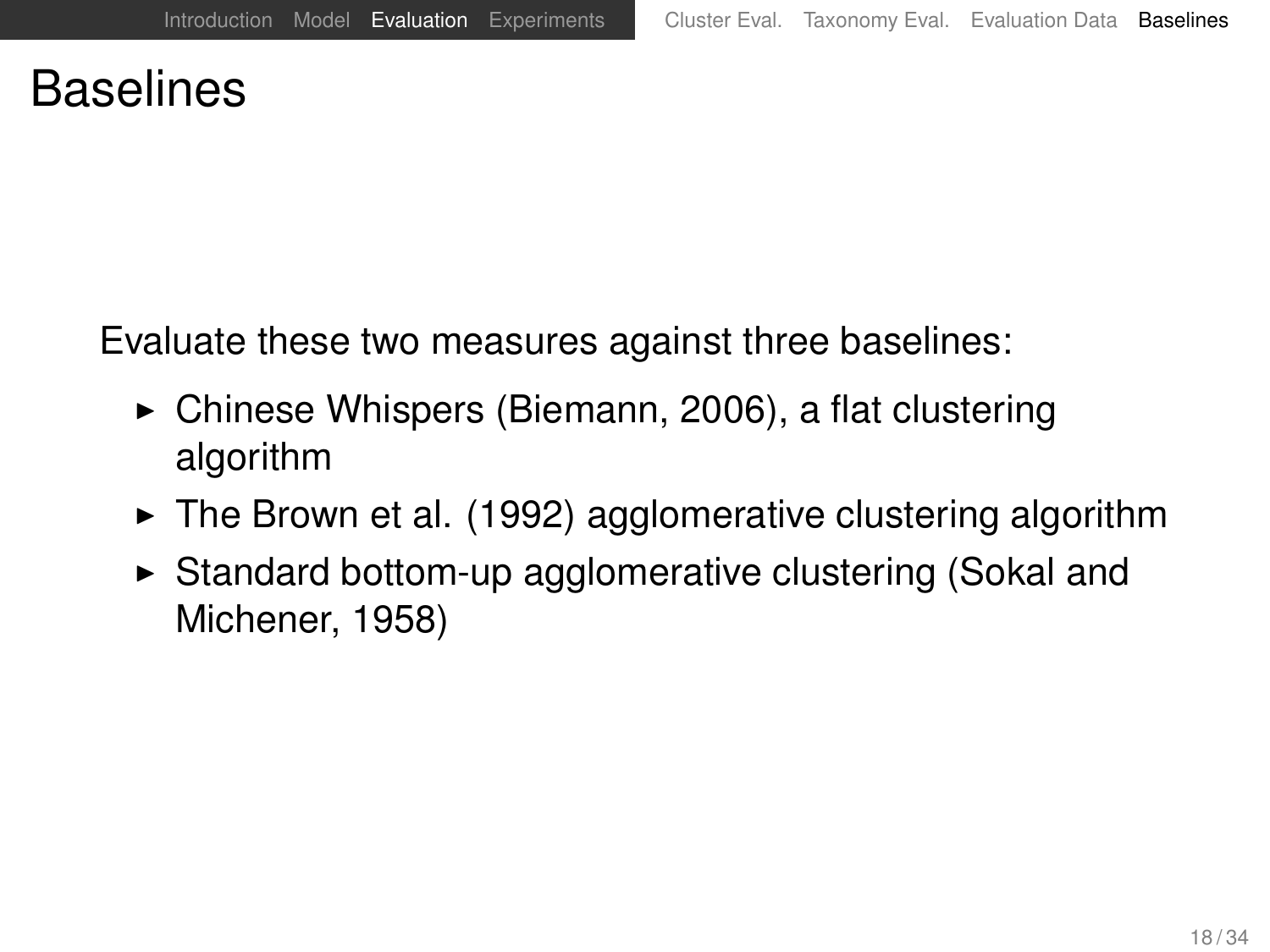# Experiment 1: Feature Norms

Evaluate performance using a high-quality semantic network.

- $\blacktriangleright$  Represent terms in a vector space, with each dimension corresponding to a possible feature
- $\triangleright$  Compute cosine similarity between pairs of terms
- <span id="page-31-0"></span> $\triangleright$  Construct a semantic network with terms as nodes, adding an edge between terms if similarity exceeds a threshold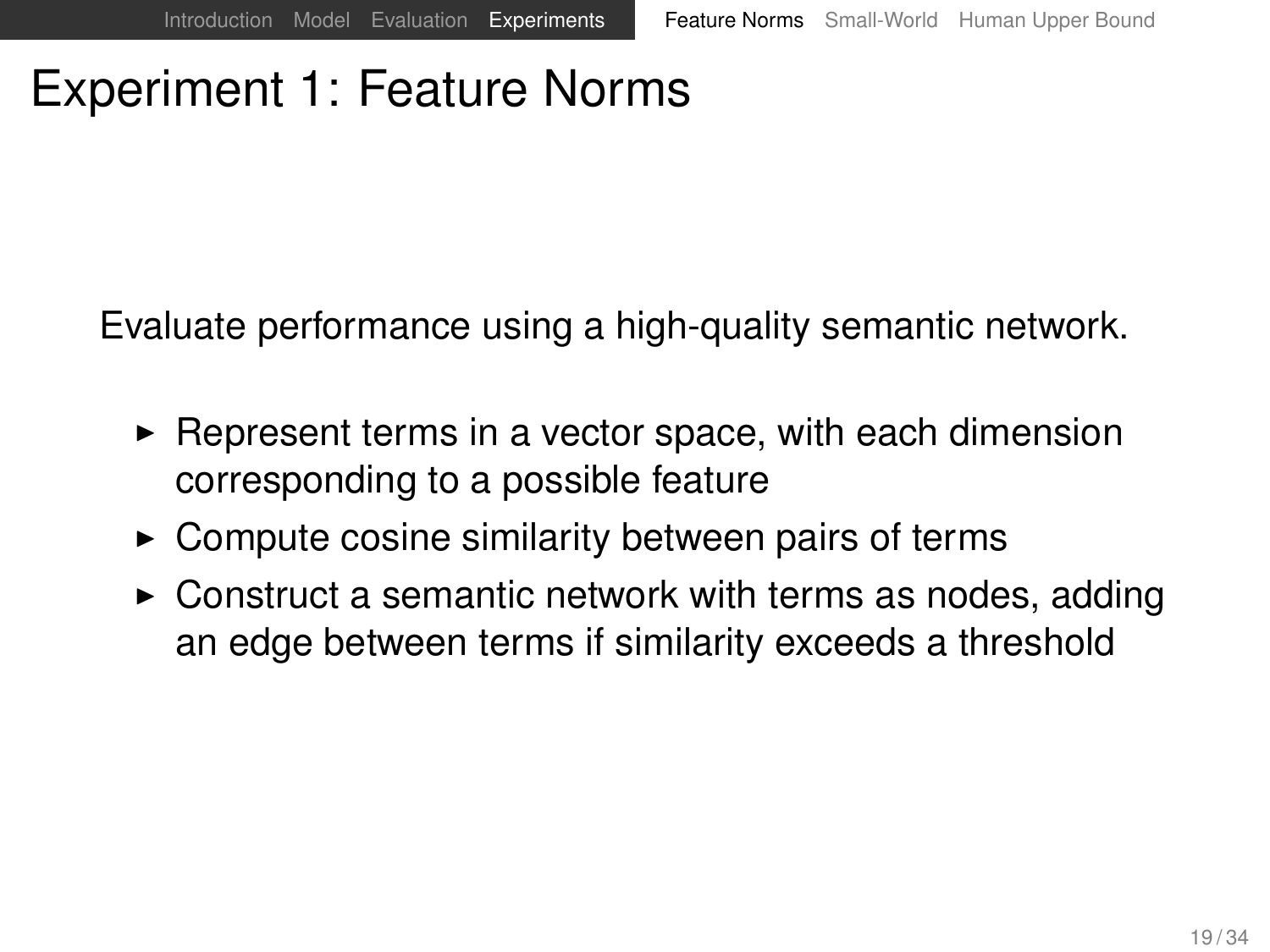### Experiment 1: Feature Norms

· · ·

· · ·

#### **apple**: *is edible*, *colour red*, *is sweet*, *is natural* **apple**: *colour red*, *colour green*, *is edible*, *is sweet*, *is natural* **orange**: *is edible*, *colour orange*, *is sweet* **orange**: *colour orange*, *is edible*, *is bitter*

|             | is_edible colour_red  is_sweet |                             |  |
|-------------|--------------------------------|-----------------------------|--|
| Apple 2     |                                | . 2                         |  |
| Orange $ 2$ |                                | $\sim$ $\sim$ $\sim$ $\sim$ |  |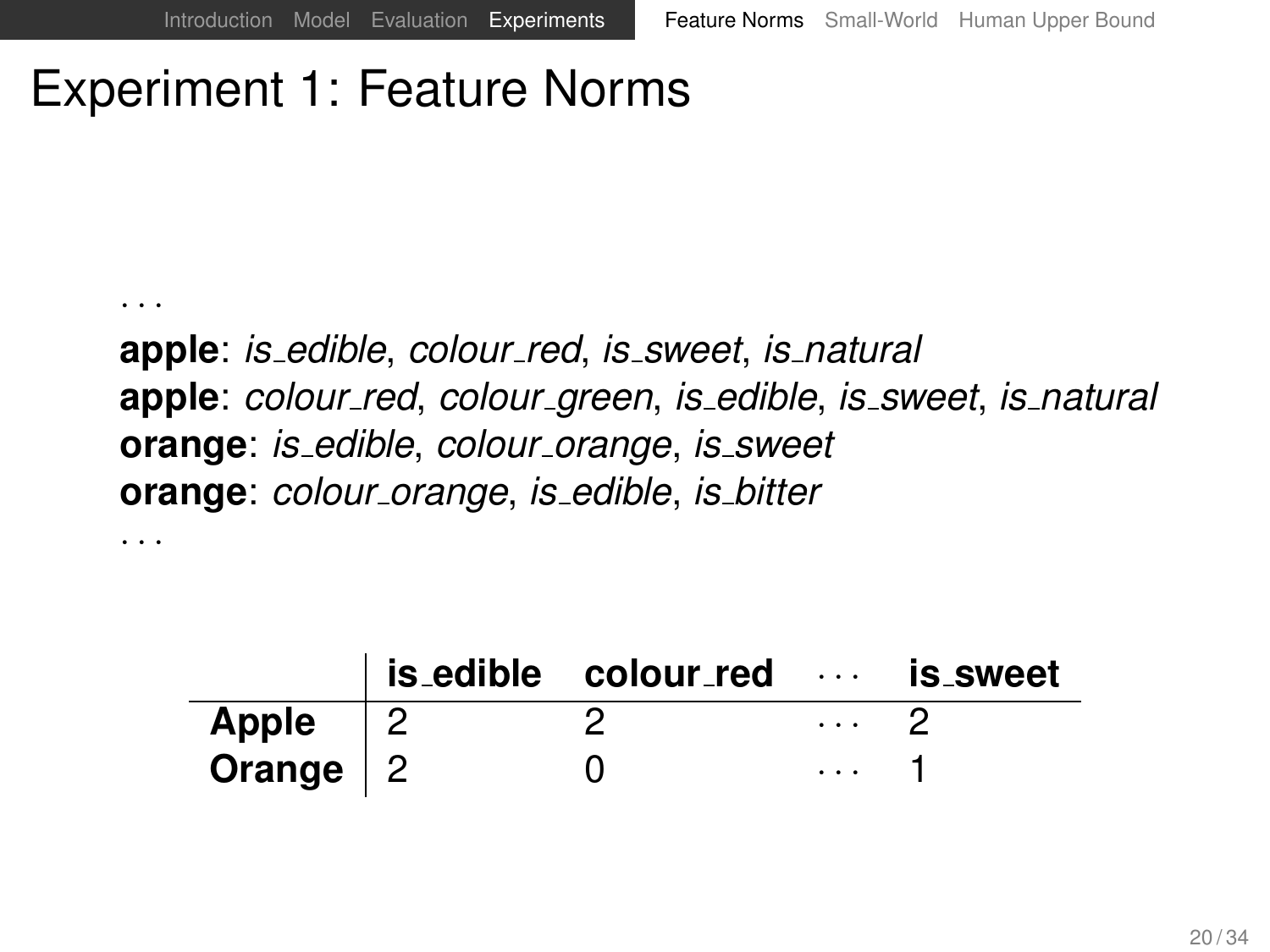### Experiment 1: Feature Norms

| <b>Method</b> | F-score | <b>Tree Correlation</b> |
|---------------|---------|-------------------------|
| <b>HRG</b>    | 0.507   | 0.168                   |
| CW            | 0.464   |                         |
| Agglo         | 0.352   | 0.137                   |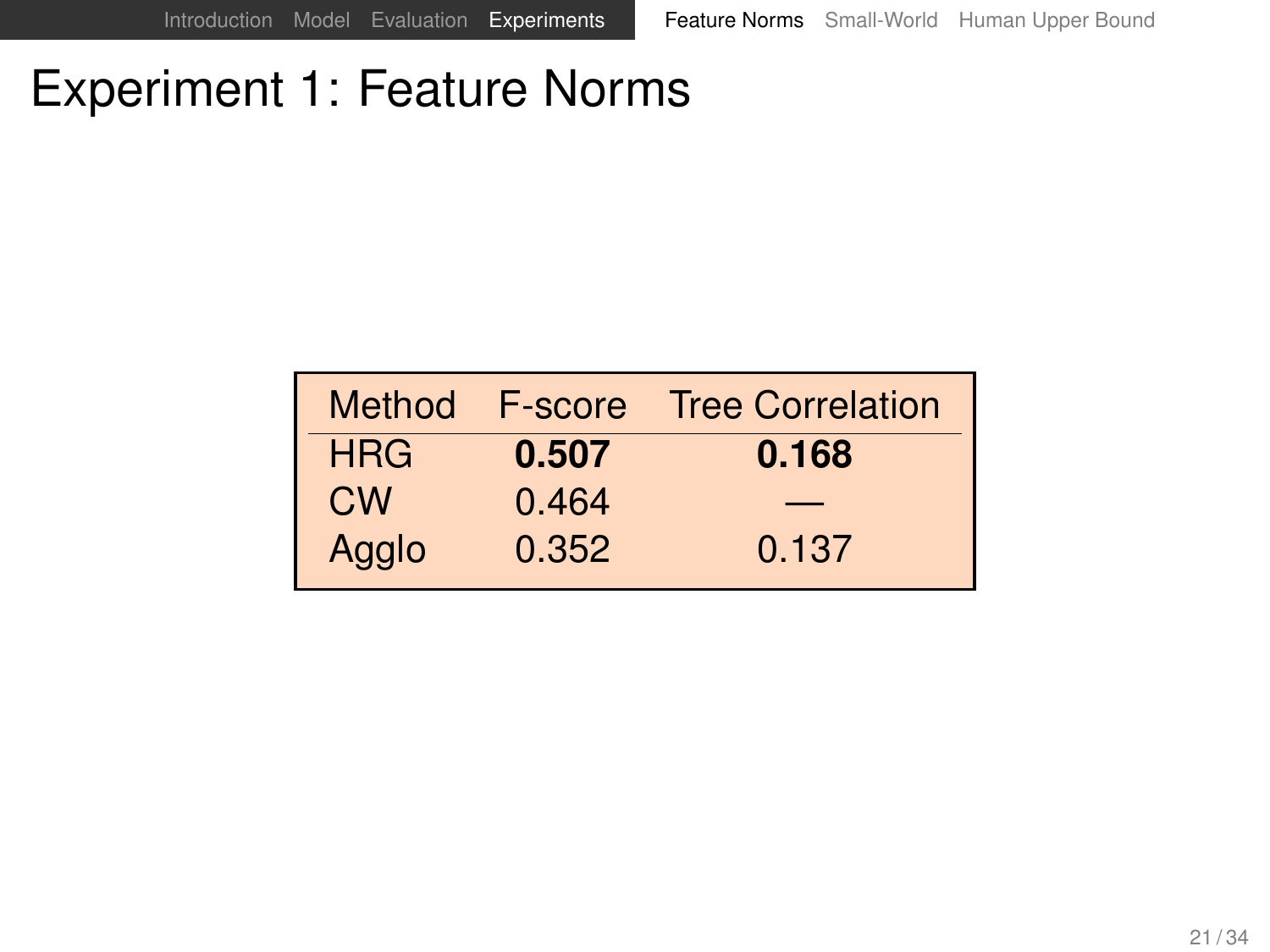### Experiment 2: Corpora

#### How well does the HRG perform when provided a lower-quality network?

Idea: construct a semantic network as in Experiment 1, but use similarities derived from corpus counts rather than feature norms.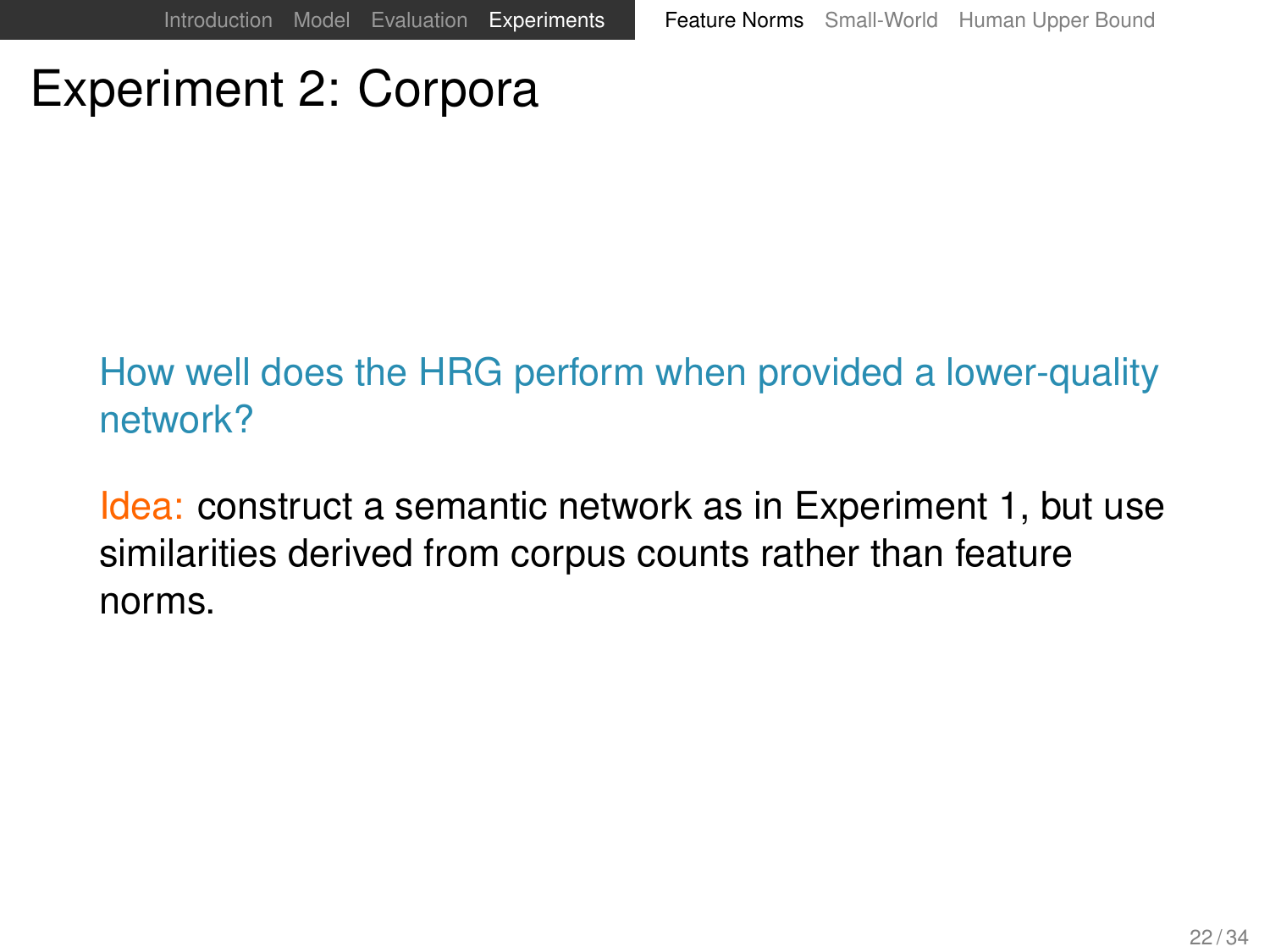# Experiment 2: Corpora

- $\triangleright$  Extract context windows of  $+5$  for each term from a filtered version of the BNC
- $\triangleright$  Construct a vector representation for each term based on the frequency of co-occurring words
- $\triangleright$  Transform raw frequency counts using PMI
- $\triangleright$  Compute cosine similarity between terms and construct semantic network as before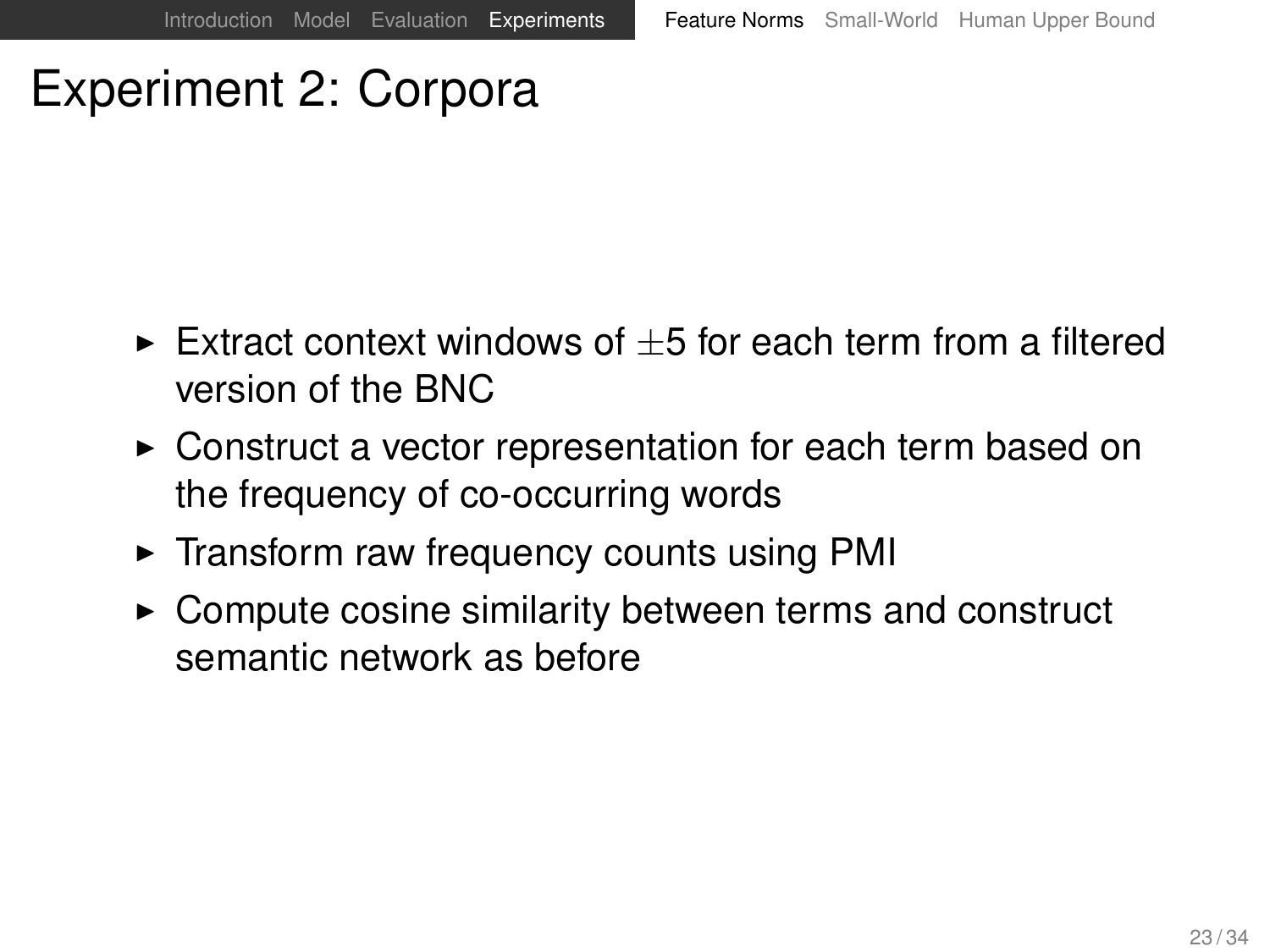### Experiment 1: Corpora

· · ·

· · ·

pineapple natural says tried **apple** grapefruit low now whether grapefruit single rather others **orange** use range apple three orange another name grapefruit **apple** concerned study means grapefruit large deep top **orange** cross tangerine first europe lime grapefruit lines plate **orange** cut can use food

**context1 context2** · · · **contextN Apple** 2 0 · · · **Orange** 3 1 · · · ·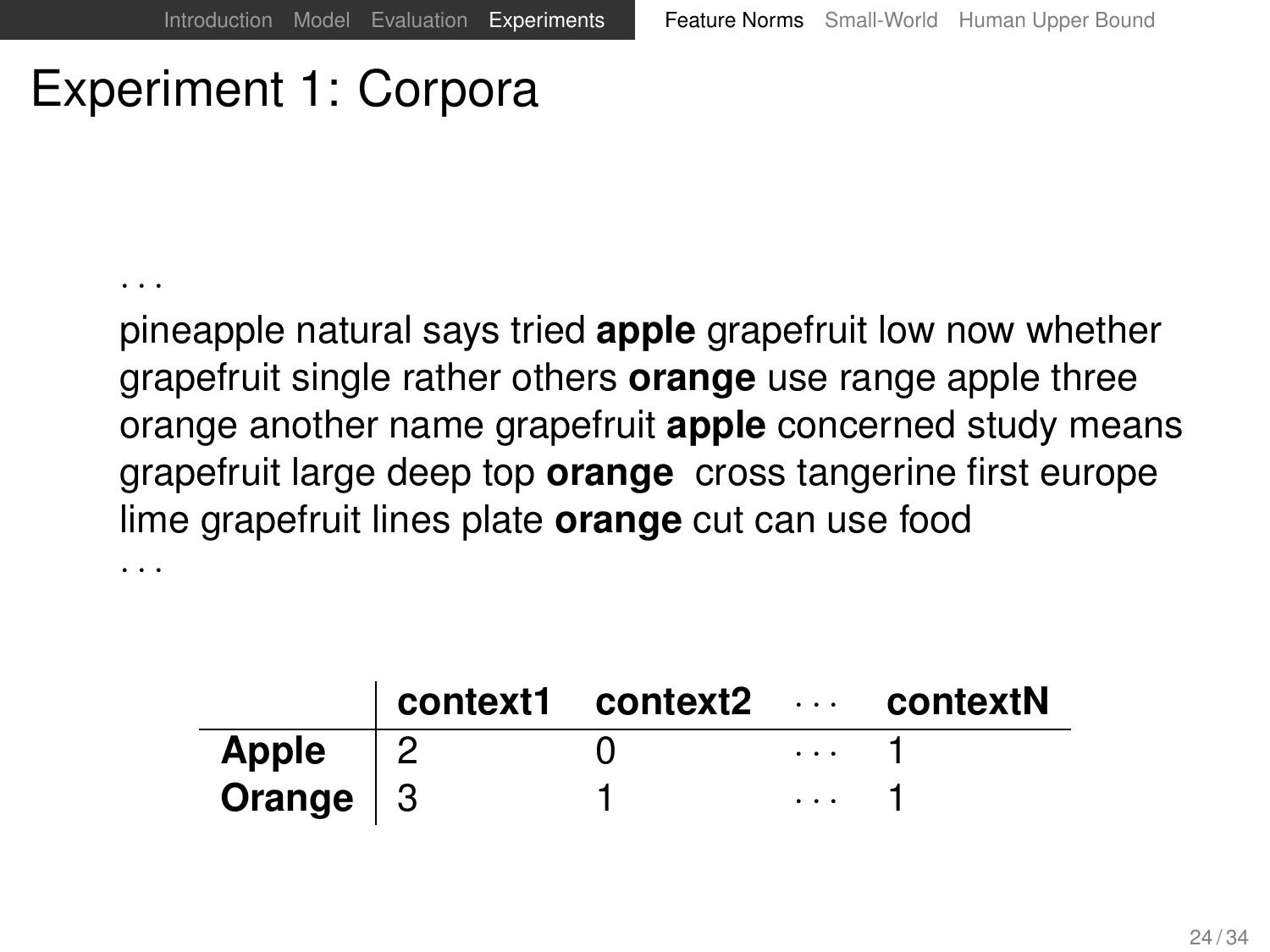## Experiment 2: Corpora

| Method       | F-score | <b>Tree Correlation</b> |
|--------------|---------|-------------------------|
| <b>HRG</b>   | 0.276   | 0.104                   |
| <b>CW</b>    | 0.274   |                         |
| <b>Brown</b> | 0.258   | 0.124                   |
| Agglo        | 0.122   | 0.077                   |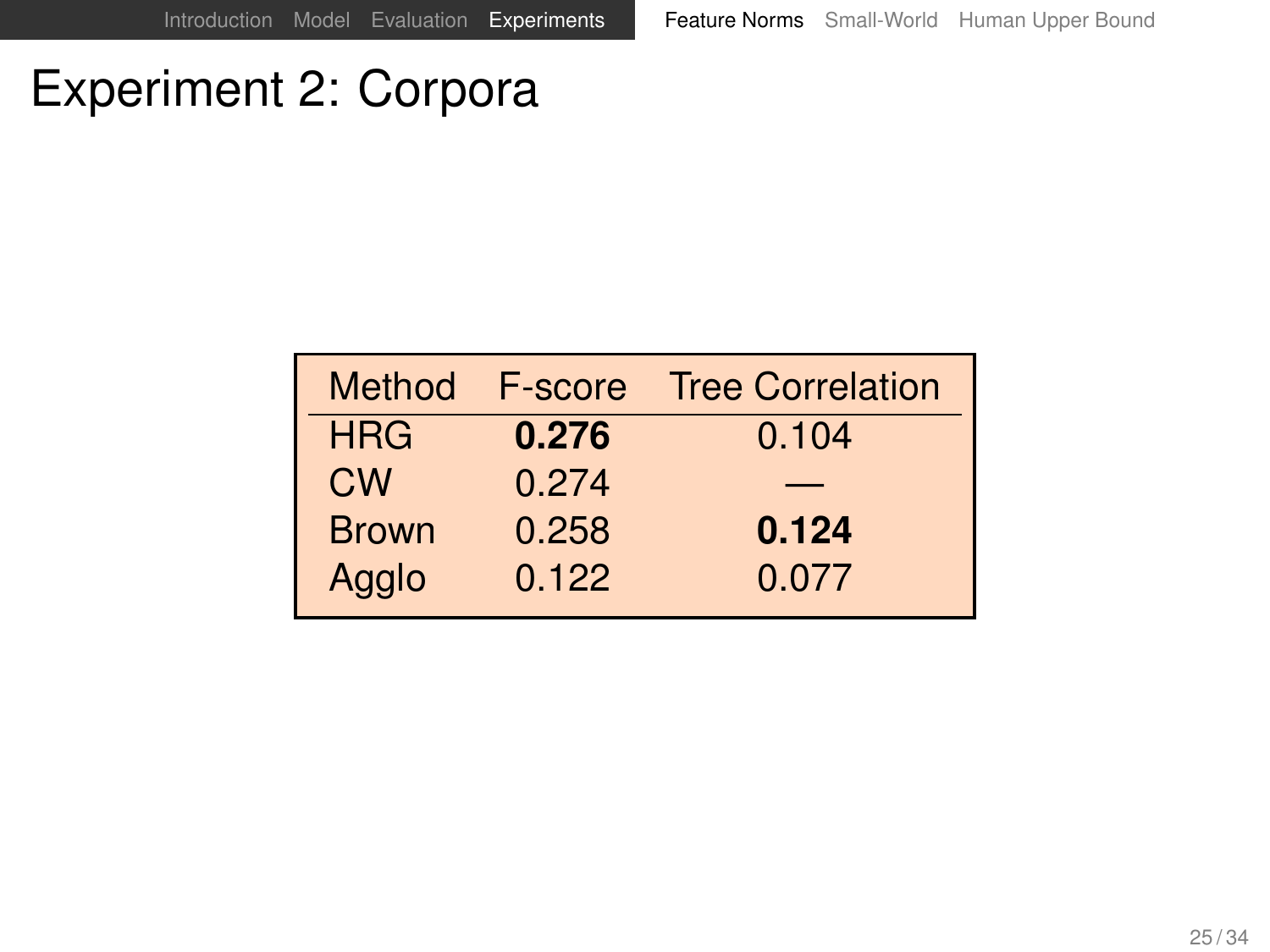The semantic network produced in Experiment 2 is *very* noisy; is there some way we can clean it up?

<span id="page-38-0"></span>Idea: use a flat clustering to filter edges from the input graph and to impose a small-world structure.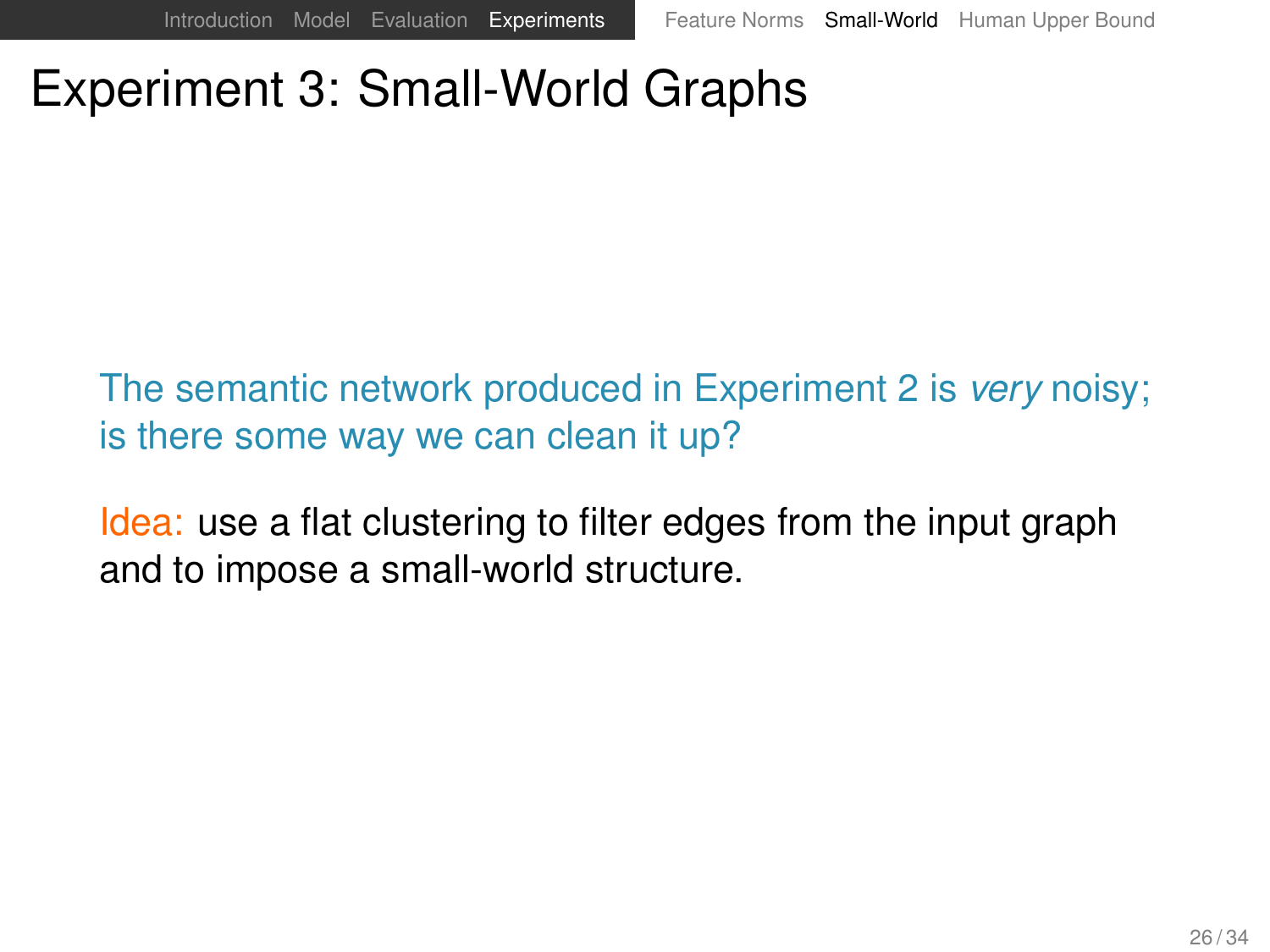- $\triangleright$  Obtain a flat clustering using Chinese Whispers and Brown
- $\triangleright$  Use each clustering to re-weight the semantic network from Experiment 2

Formally,

- $\blacktriangleright$  Let  $W_{a,b}$  = the edge weight between terms *A* and *B* in the original graph
- Extremary value indicating whether A and B share a cluster
- $\triangleright$  Compute a new edge weight  $\widehat{W}_{A,B} = (1 s)W_{A,B} + sC_{A,B}$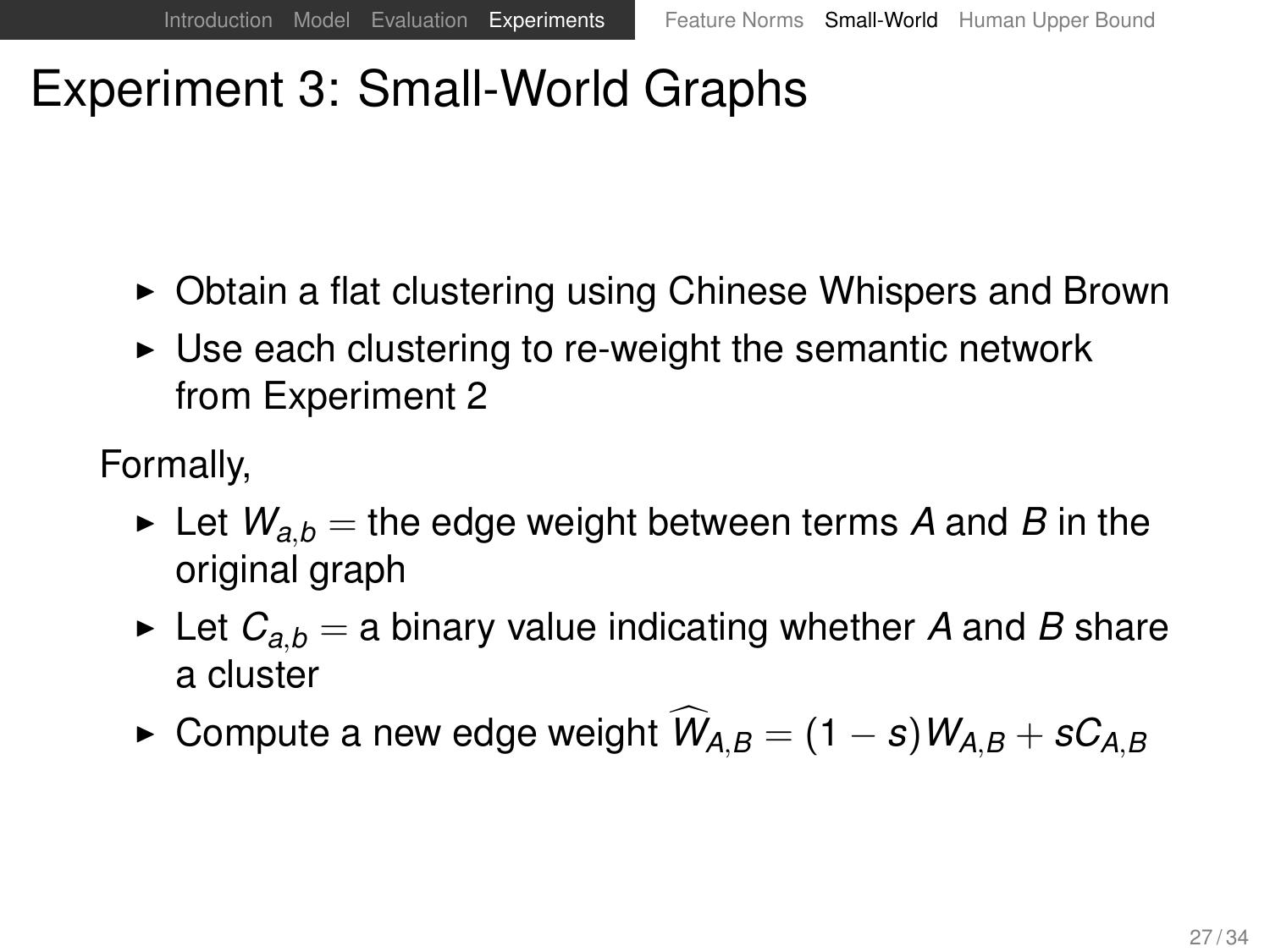

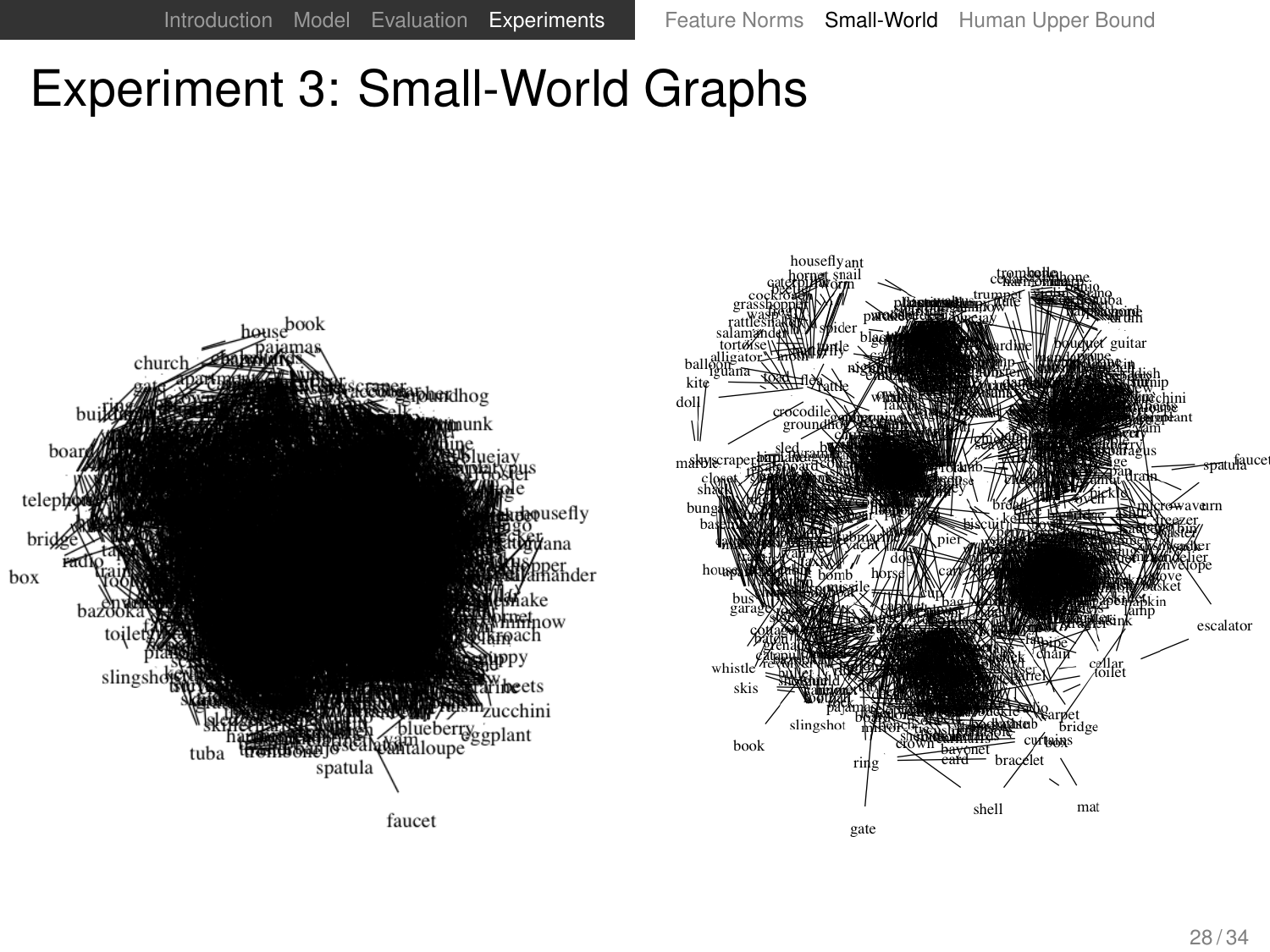| <b>Method</b> | F-score | <b>Tree Correlation</b> |
|---------------|---------|-------------------------|
| <b>HRG</b>    | 0.276   | 0.104                   |
| <b>CW</b>     | 0.274   |                         |
| <b>Brown</b>  | 0.258   | 0.124                   |
|               |         |                         |
|               |         |                         |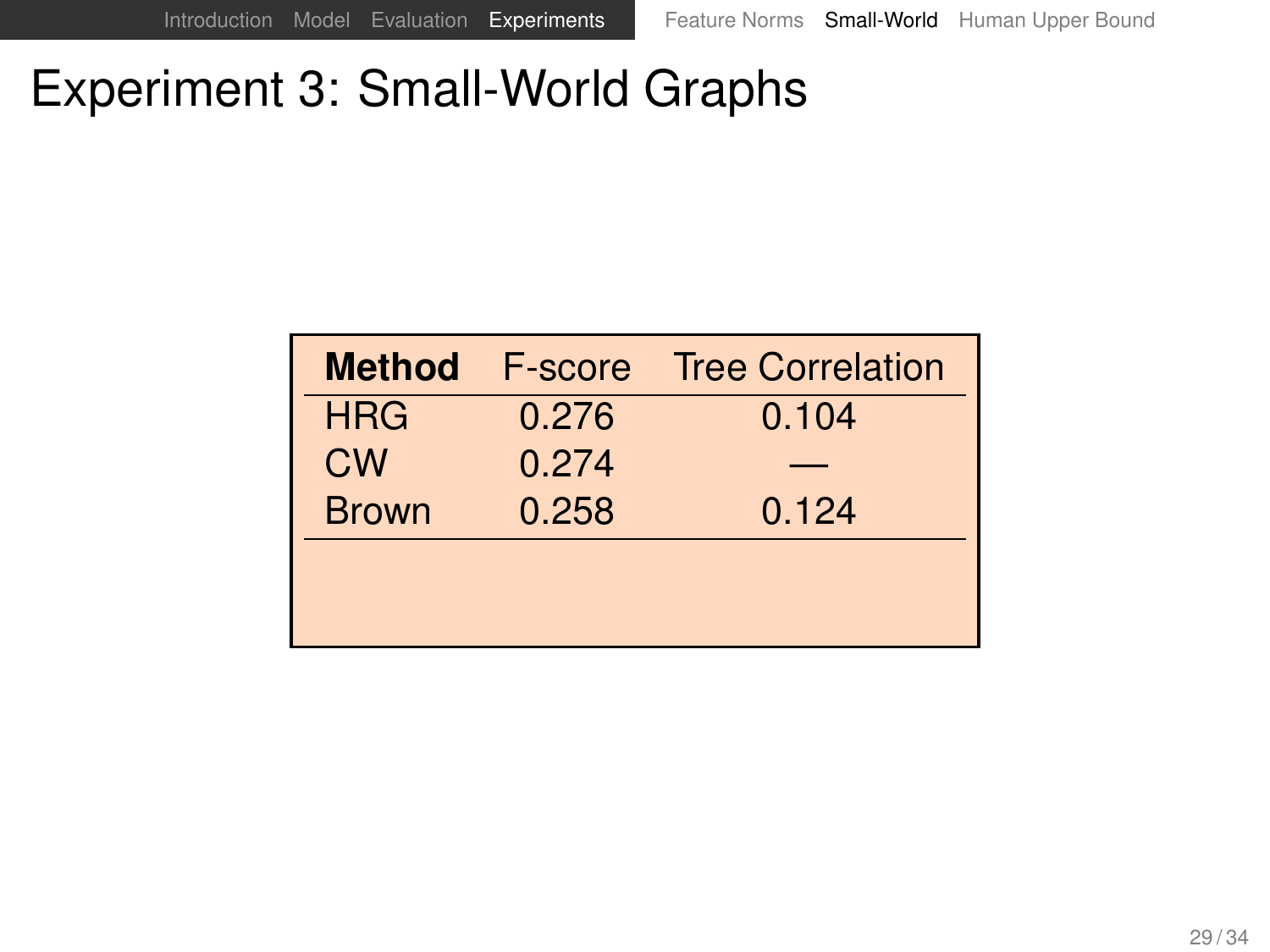| <b>Method</b> | F-score | <b>Tree Correlation</b> |
|---------------|---------|-------------------------|
| <b>HRG</b>    | 0.276   | 0.104                   |
| <b>CW</b>     | 0.274   |                         |
| <b>Brown</b>  | 0.258   | 0.124                   |
| $HRG + CW$    | 0.291   | 0.161                   |
| $HRG + Brown$ | 0.255   | 0.173                   |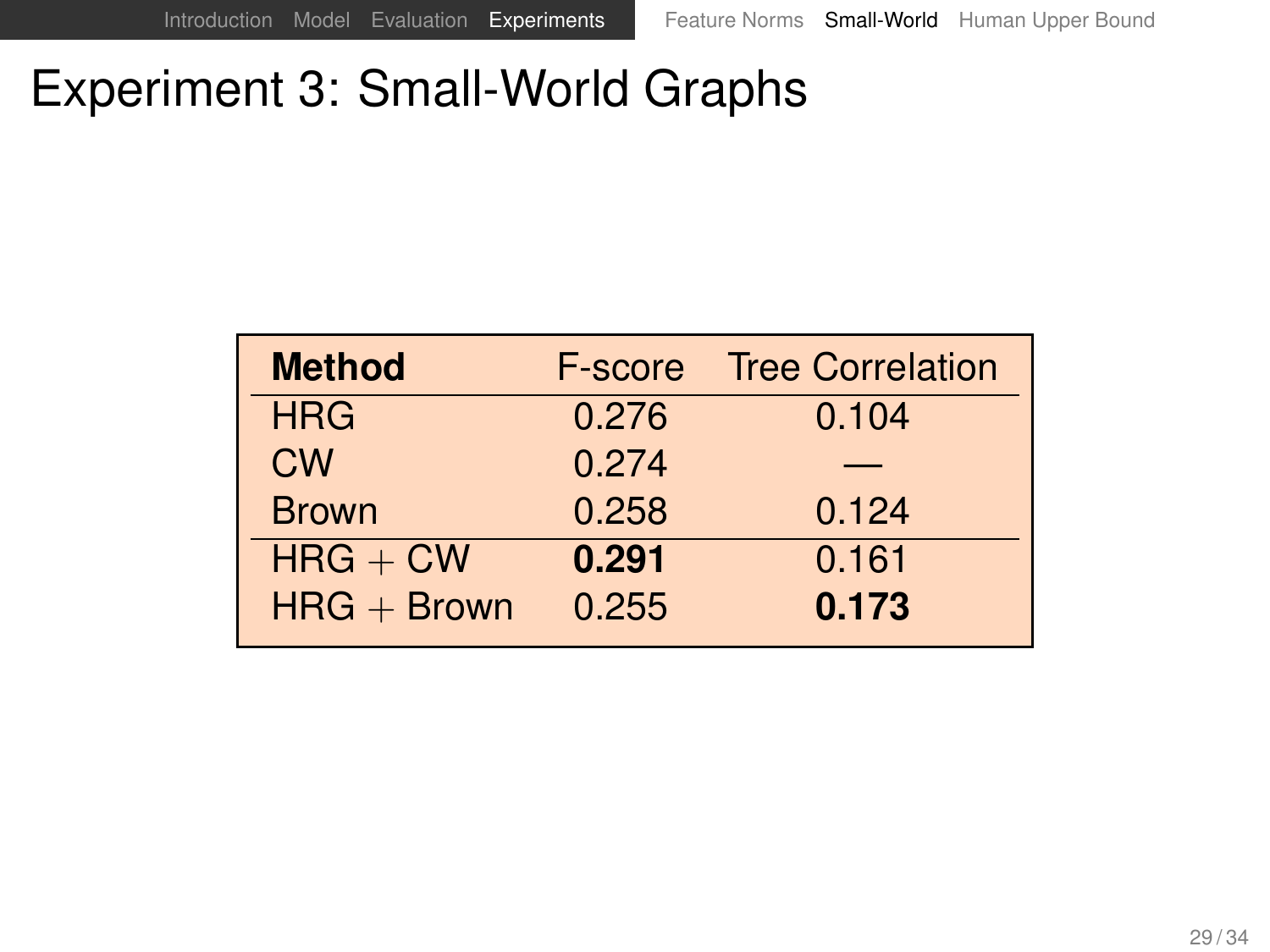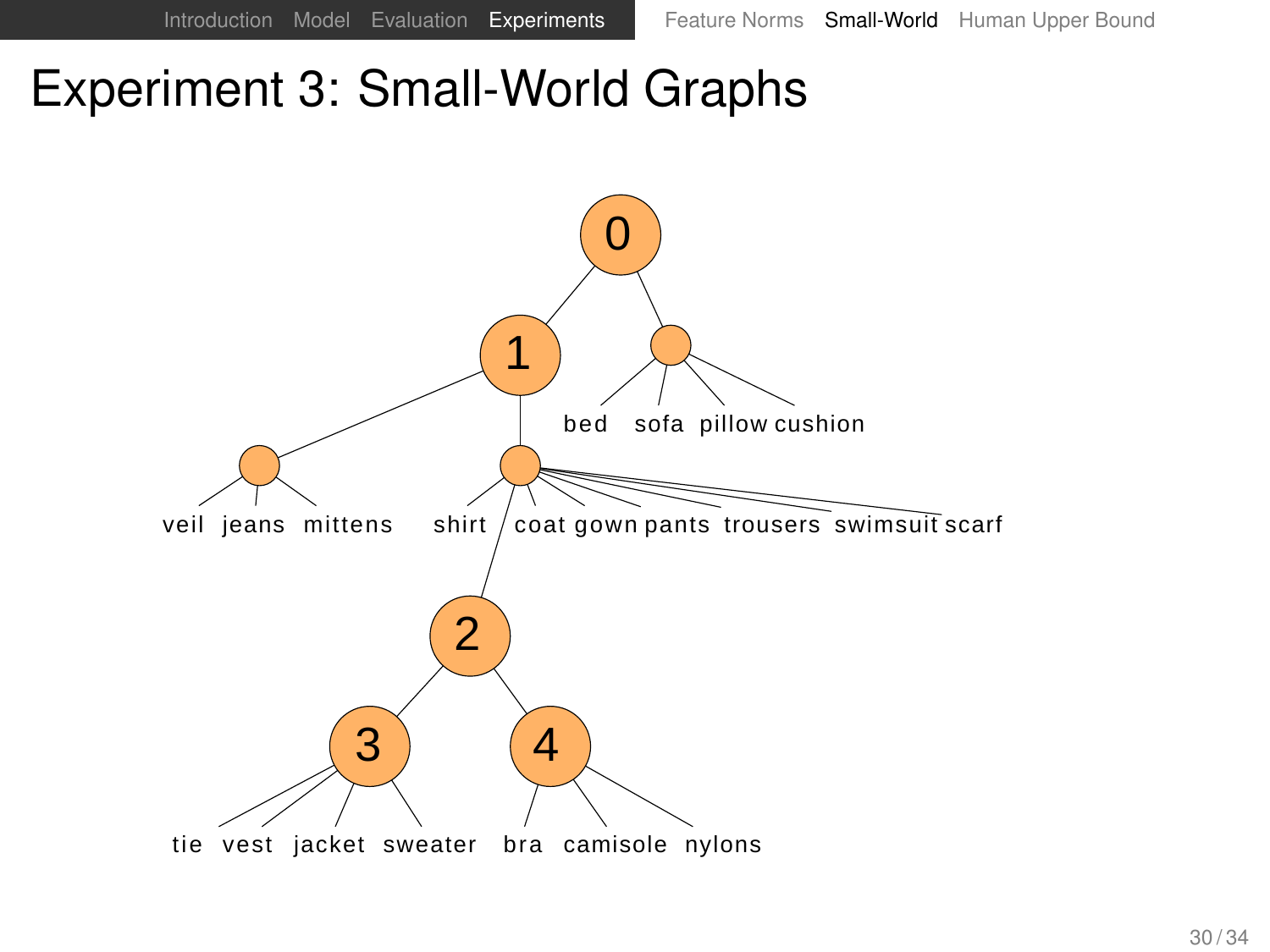Experiments 1 & 2 were evaluated against a single taxonomy, but rarely is there one correct taxonomy for a set of terms. How well does the HRG perform at capturing one of many *plausible* taxonomies?

<span id="page-44-0"></span>Idea: collect taxonomies for a small set of terms from multiple human annotators.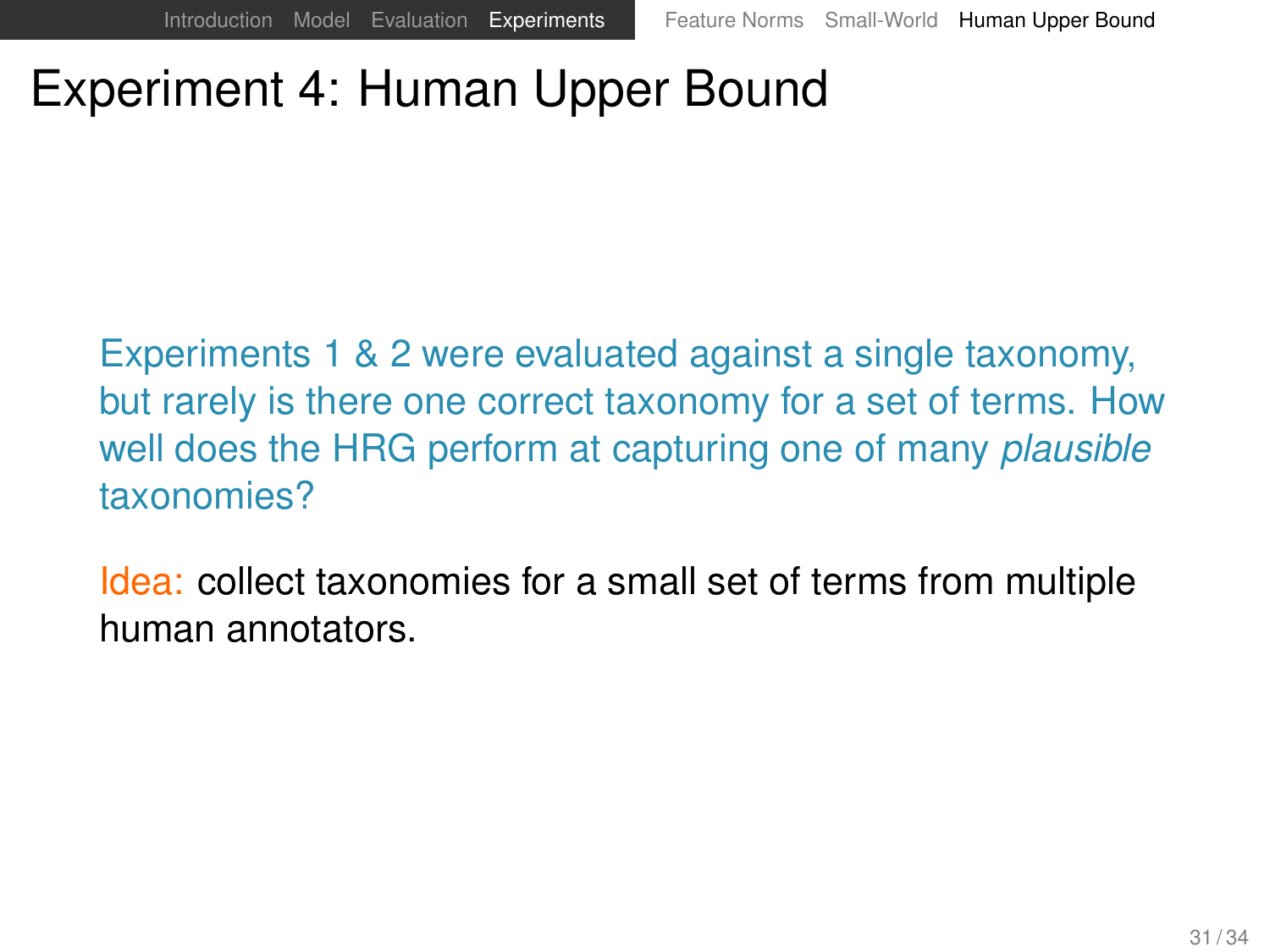An elicitation study for simple taxonomies:

- $\triangleright$  50 participants in a Mechanical Turk experiment
- 12 manually chosen terms, at multiple levels of granularity
- <sup>I</sup> Participants were asked to "organise the presented terms into a hierarchy"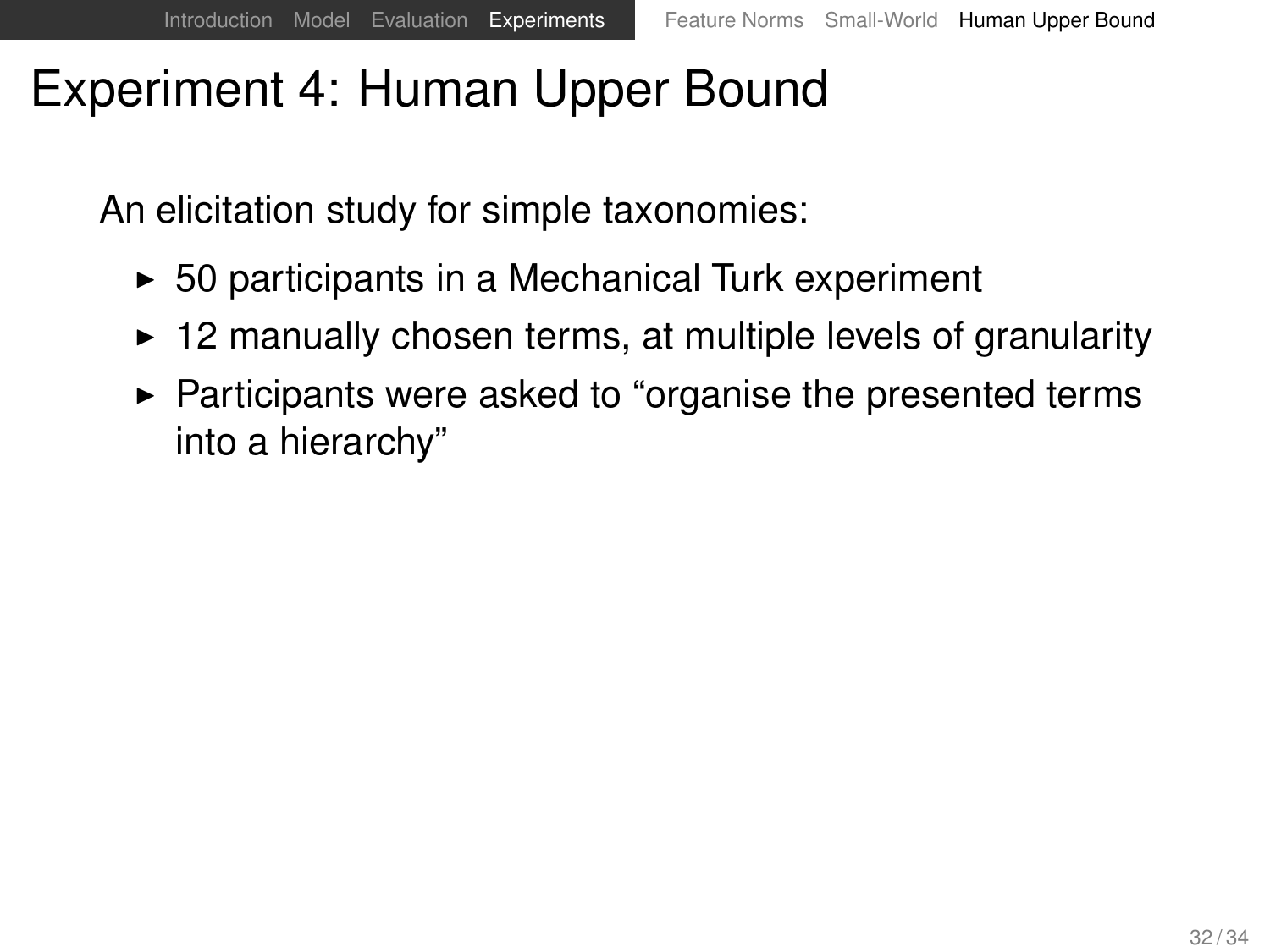An elicitation study for simple taxonomies:

- $\triangleright$  50 participants in a Mechanical Turk experiment
- $\triangleright$  12 manually chosen terms, at multiple levels of granularity
- $\blacktriangleright$  Participants were asked to "organise the presented terms into a hierarchy"

#### Evaluation

- $\triangleright$  Evaluate the HRG and baselines against human taxonomies by computing the mean correlation between the model's taxonomy and that of each participant.
- ► Compute *inter-annotator agreement*, the mean pairwise correlation between human-produced taxonomies.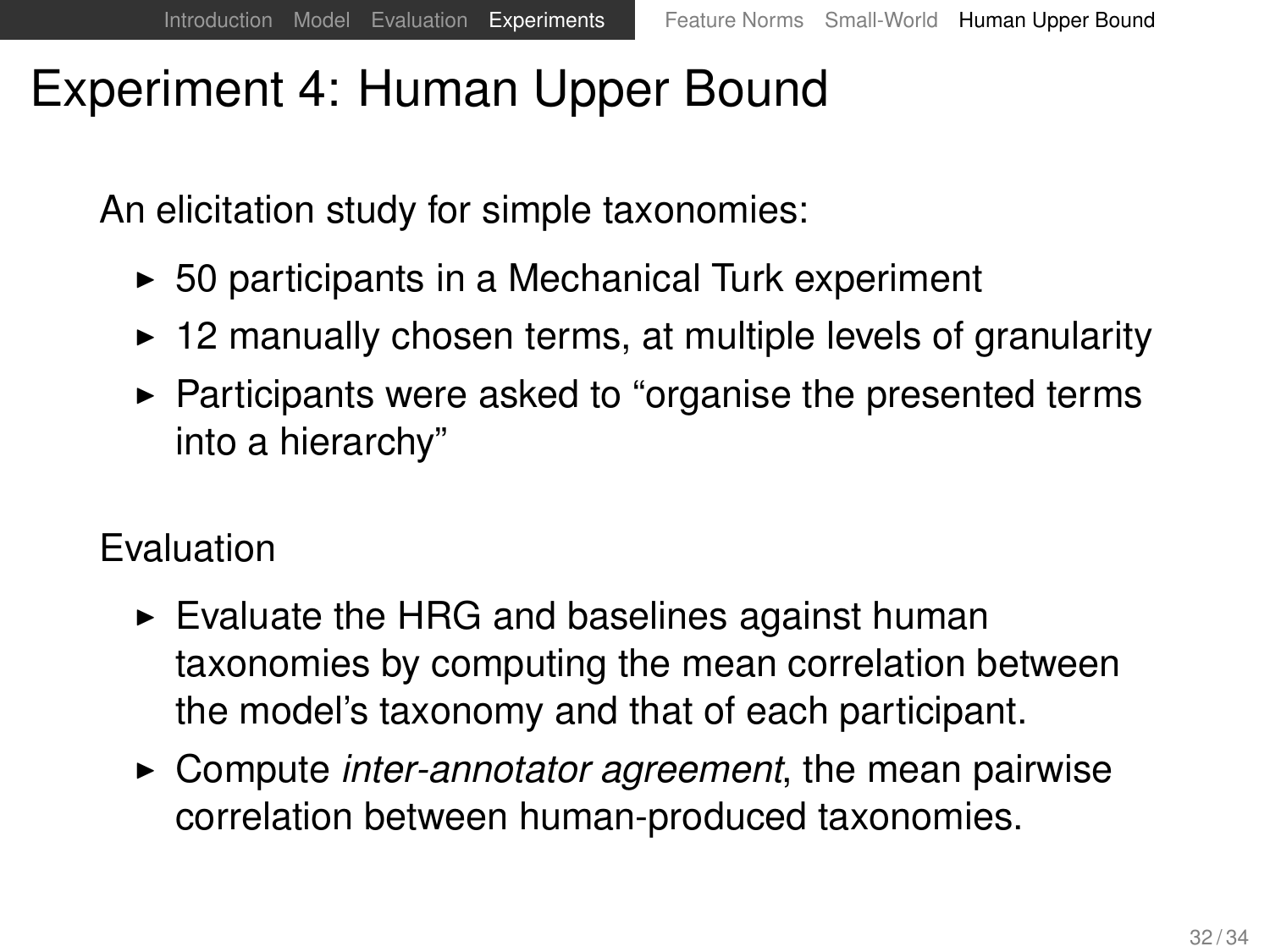| Method       | <b>Tree Correlation</b> |
|--------------|-------------------------|
| <b>HRG</b>   | 0.412                   |
| <b>Brown</b> | 0.181                   |
| Agglo        | 0.274                   |
| Agreement    | 0.511                   |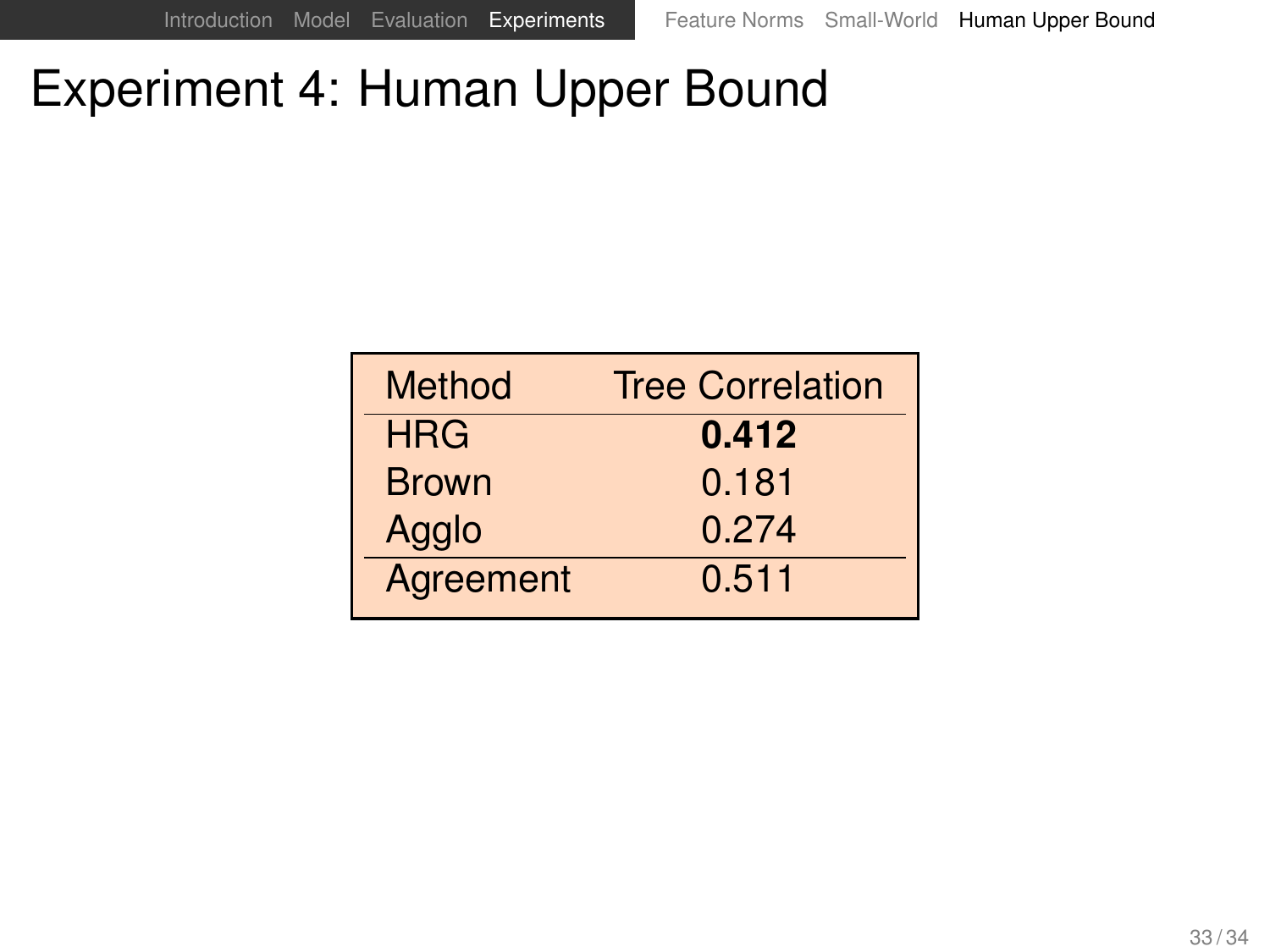### **Conclusions**

- $\triangleright$  Presented a novel method for inferring lexical taxonomies which:
	- $\blacktriangleright$  is largely parameter-free
	- $\triangleright$  operates on abstract representations rather than corpora
	- $\triangleright$  uses a model averaging technique to avoid imposing bias
	- $\triangleright$  sensitive to quality and topology of input graph
- $\triangleright$  Evaluated model using pair of complementary measures
- $\triangleright$  Demonstrated humans can perform the task reliably and that the HRG approximates that performance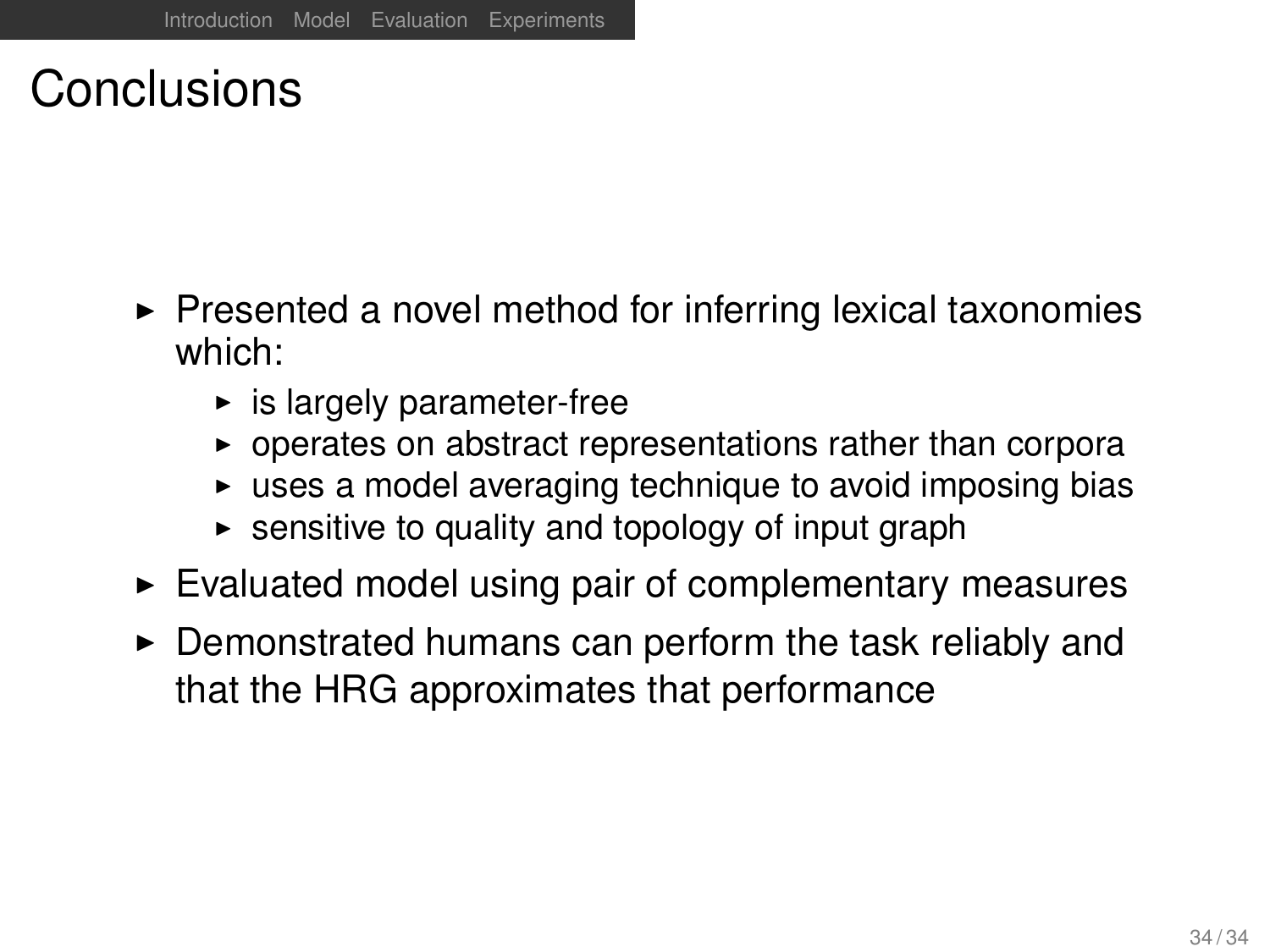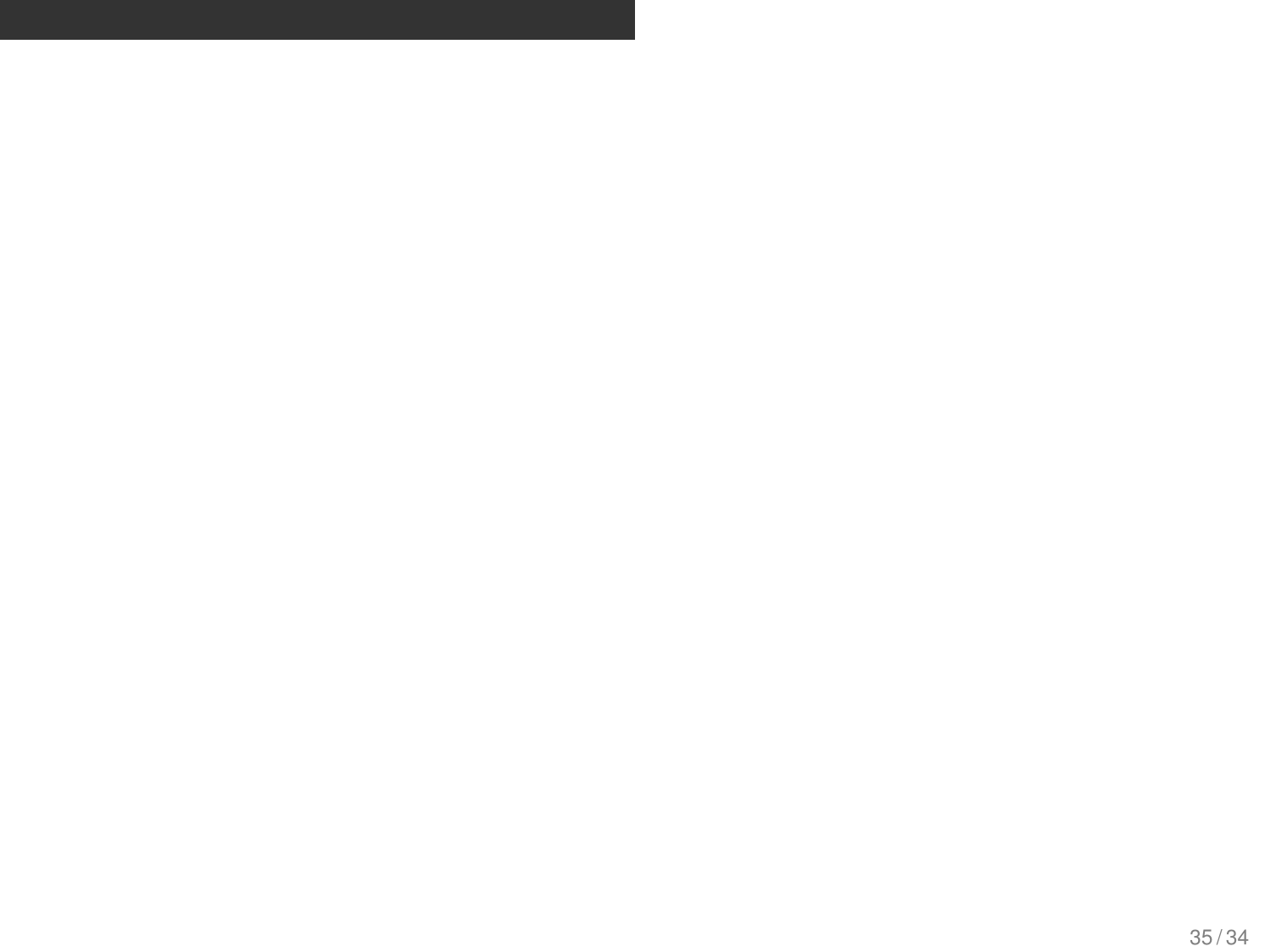The datasets described in this talk, including the annotator-produced hierarches from Mechanical Turk, are available at:

<http://bit.ly/categorization>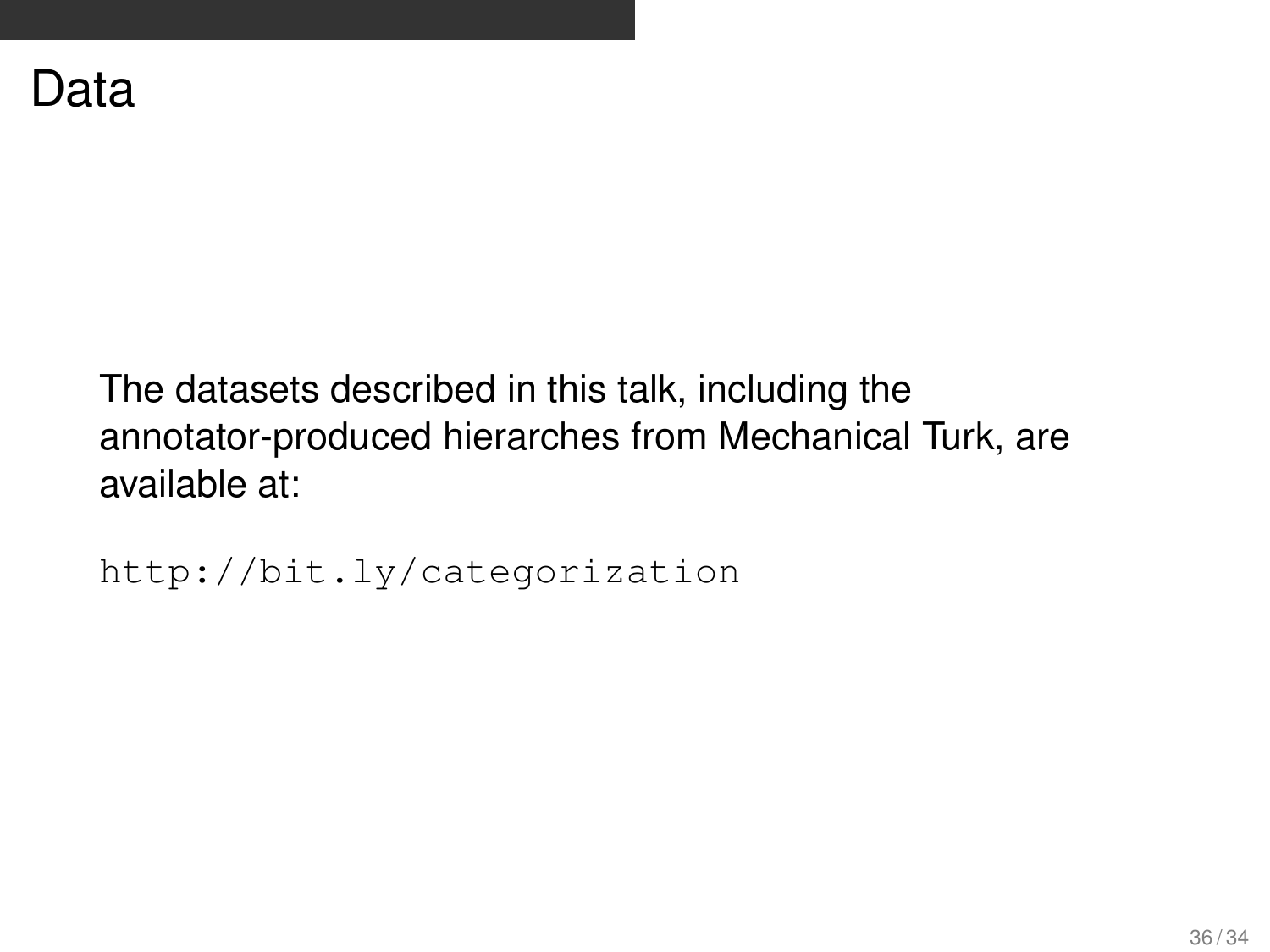# Mechanical Turk Task Description

In this task you'll be given a set of randomly-chosen words and asked to group them together into a hierarchy. Start by grouping words that belong to the same category, then group together categories that are most similar to one another.

For example, you might be given the following words:



and decide to group them into the following hierarchy: